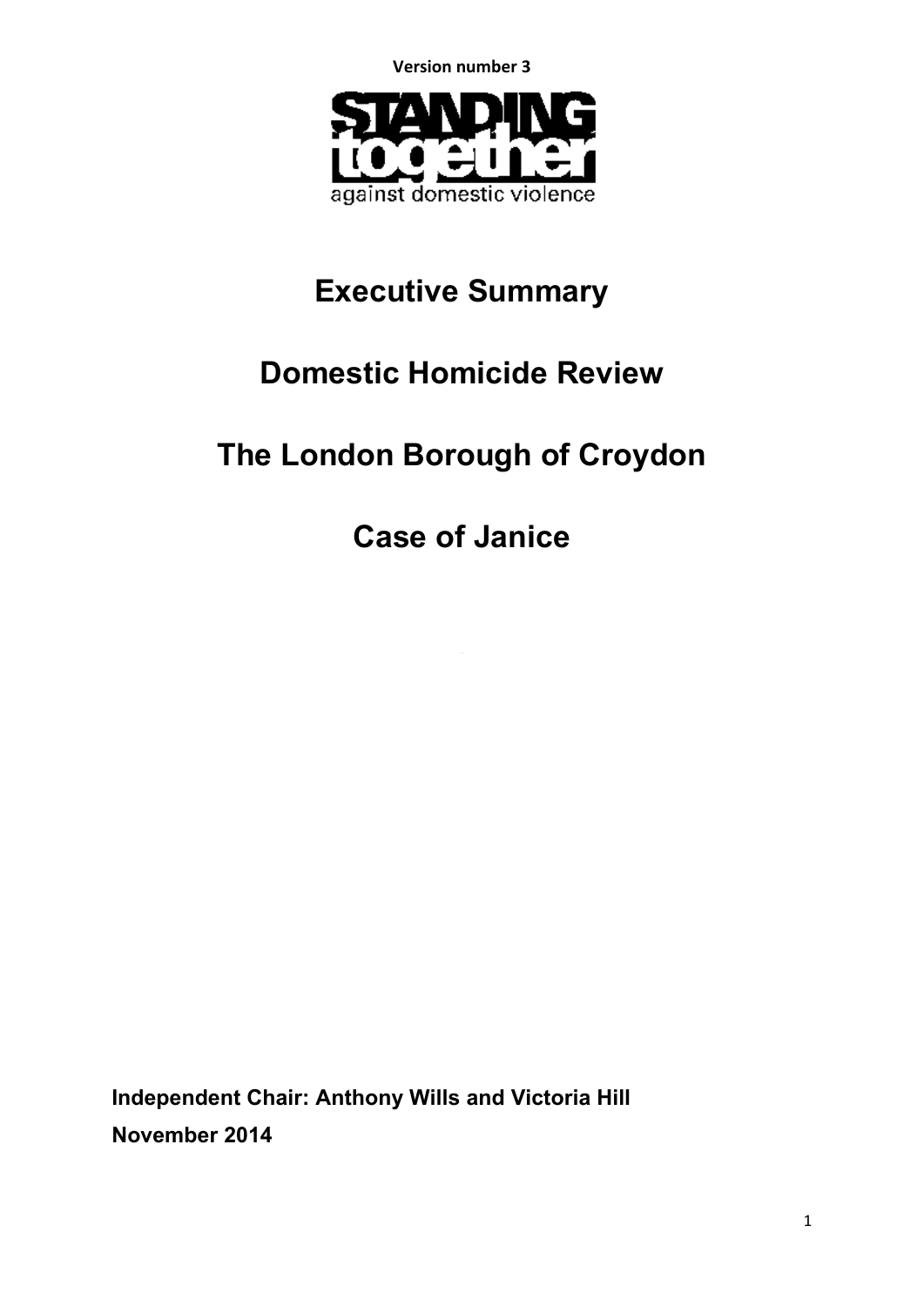### **Introduction**

- 1.1 This executive summary outlines the process and findings of a domestic homicide review undertaken by the London Borough of Croydon into the murder of Janice. The identity of those involved in this review have been anonymised for the purposes of confidentiality and pseudonyms have been used.
- 1.2 The perpetrator Jacob, Janice's ex-partner, has been sentenced to eight years custody. The judge stated in his sentencing comments that this was not a case of domestic abuse; therefore, did not increase the sentence which that criteria, if present, would attract. The Domestic Homicide Review panel believe that the judge's views show a lack of understanding of domestic violence and the nature of abusive relationships. The panel are clear that this is a domestic homicide and the review has proceeded on that basis.
- 1.3 Following his conviction, Jacob was written to about the review; however, he declined to engage with the process.

## **Facts**

- 2.1 Janice had been out with her friends in the evening and returned to a friend's address in the early hours (at around 04:00hrs) to collect her car and then left. She was due to collect her children (a friend was looking after the children) to take them to nursery at approximately 08:00hrs that same morning. Shortly after she had collected her car, the Police were called to an argument at the address of Janice's ex-partner (Jacob) by his current partner, stating that Janice was knocking on the door.
- 2.2 Police attended and spoke with Janice and Jacob. They were having a verbal argument and no criminal allegations were made to the Police. Janice told the officers she went to his address to speak to him as he had been ignoring her and had not seen their son (Ethan) for five months since he had started a new relationship.
- 2.3 The Police advised Jacob to back to his home (as they were out in the street). He returned home and following an argument with his current girlfriend, she then left his address. The Police officers at the scene offered Janice a lift, which she refused. She stated she was going to her friend's and then left the area. The Police officers remained at the scene for about ten minutes whilst they completed their paperwork before leaving.
- 2.4 This was the last time Police saw Janice alive.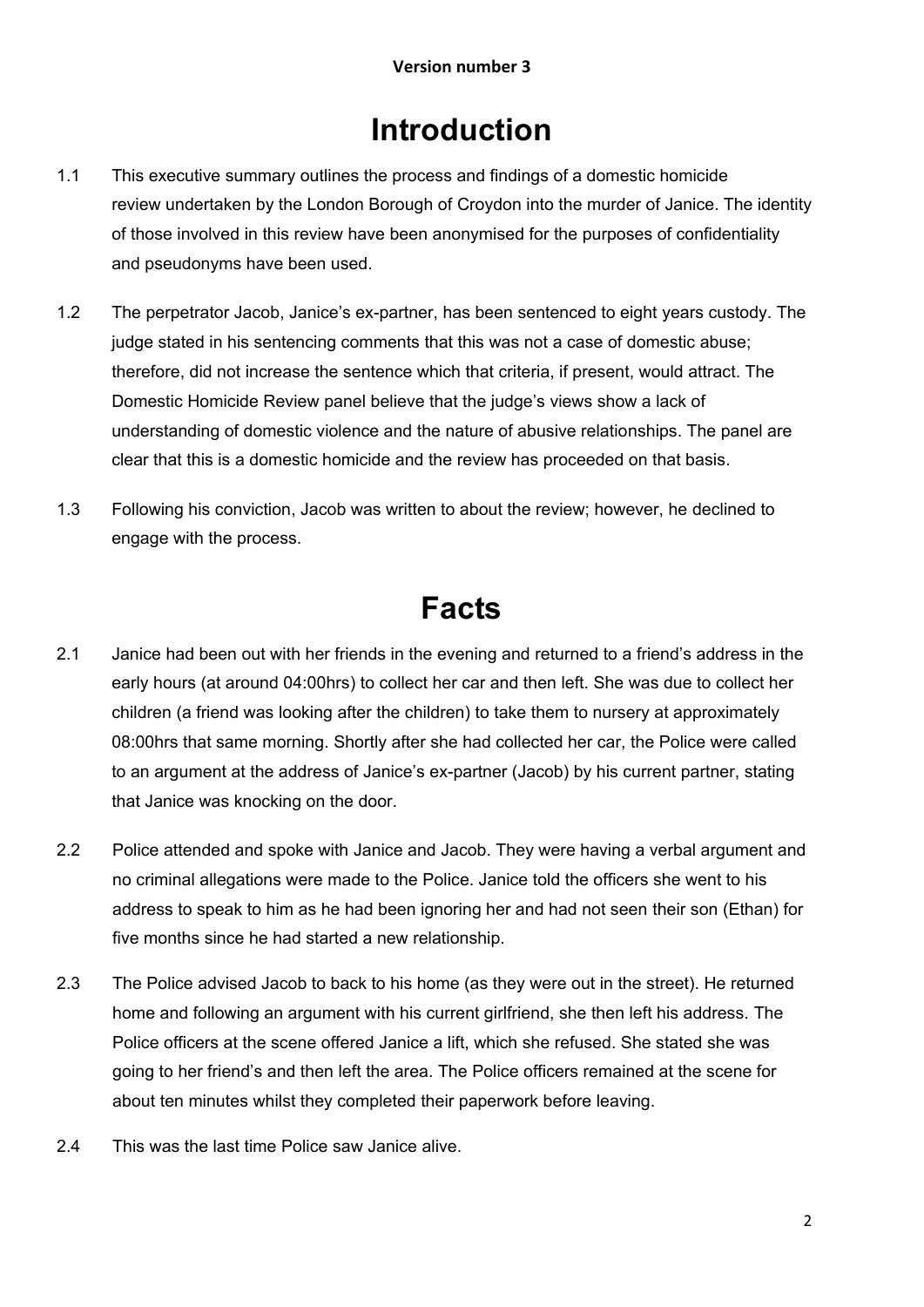- 2.5 Janice failed to collect her sons at 08:00hrs (from a friend who was looking after the children overnight). As this was out of character for Janice, and after the friend had made several unsuccessful attempts to contact her, they contacted the Police and reported Janice missing. As part of the missing person enquiries, Jacob was spoken to as a witness the following day.
- 2.6 As concerns about Janice's whereabouts increased, Jacob was interviewed as a potential suspect by the Police. This led to his arrest and further interview.
- 2.7 Jacob made admissions in the Police interview to killing Janice. He stated that she had picked up a claw hammer from the kitchen worktop and hit him, causing two minor abrasions on his forearm. A struggle ensued resulting in him pushing her backwards away from him using open palms. He stated that Janice hit her head when she fell to the ground. Janice was unconscious but breathing. Jacob tried to rouse her but she had stopped breathing. Jacob stated it was an accident. He placed Janice's body in a bag, wrapped it in a sheet, and placed it in the boot of his car where it remained until he declared its location in Police interview.
- 2.8 Jacob was subsequently arrested for Janice's murder. When cautioned, he replied "I didn't murder her". As a result of disclosures made in interview, his car was located. Janice's body was discovered by police officers in the boot of his vehicle. Janice's life was pronounced extinct by the London Ambulance Service at 14.52hrs.

#### 2.9 **The relationship between Janice and Jacob**

- 2.9.1 The couple had been separated for a year following a long-term relationship. Janice and Jacob had one child together (Ethan). Janice had another child (Aiden) from a previous relationship with David. At the time of Janice's death, Jacob was in a new relationship and no domestic violence has been disclosed or reported in this new relationship.
- 2.9.2 A family genogram is included to assist the reader (see Appendix 2).

#### 2.10 **The perpetrator - Jacob**

2.10.1 Jacob is of Black British Caribbean origin. There was limited involvement with his GP from first registering as a child. He had an early history of road traffic accidents and alleged confrontation with the Police as a teenager. There are three contacts with health services which may be relevant to the issues being considered by the review: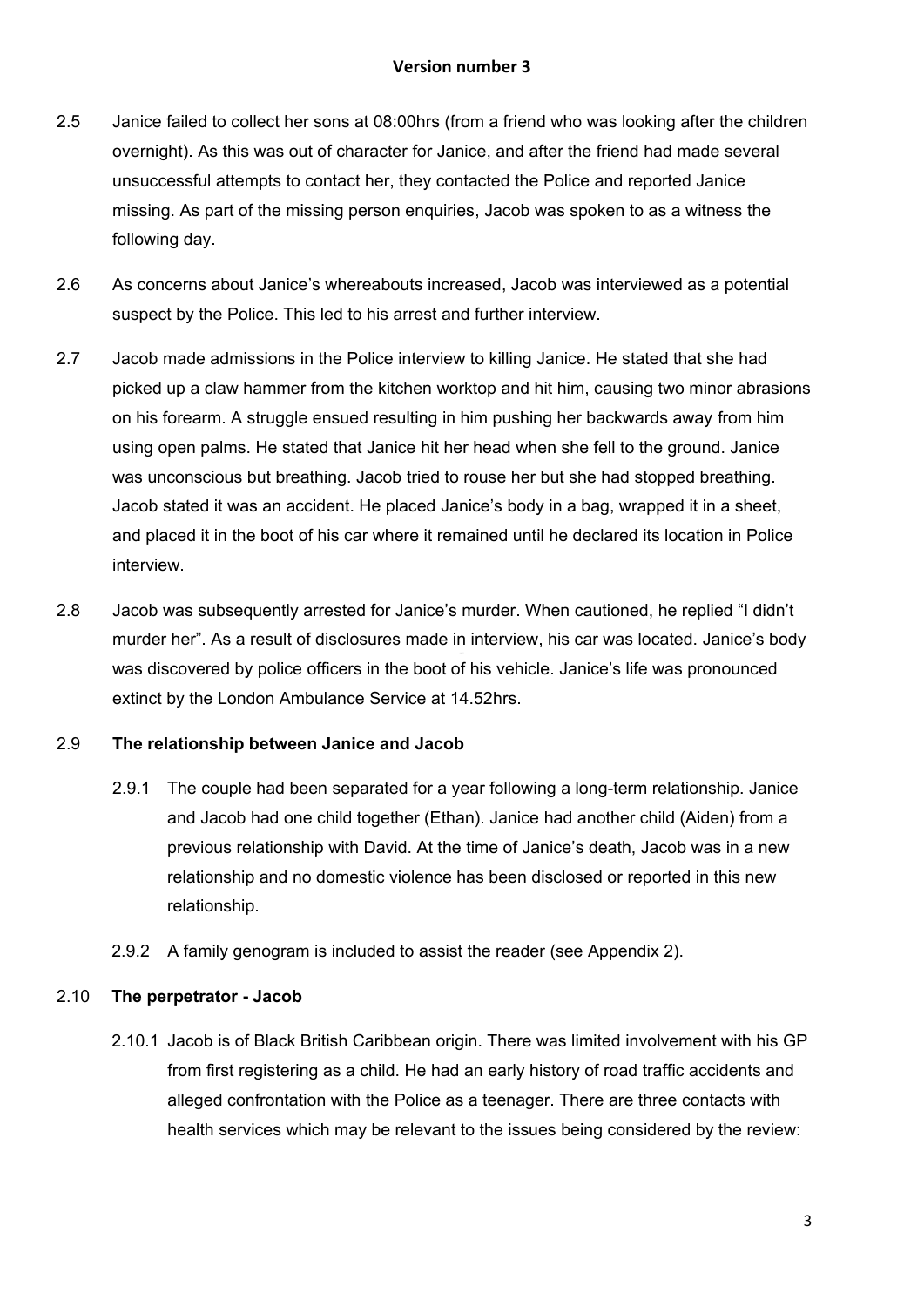- 2.10.2 Early in 2000, Jacob attended his GP regarding swelling to his left hand allegedly having assaulted a policeman.
- 2.10.3 In August 2005, Jacob was seen with a fracture to his right hand, but there is no record of how this injury was caused.
- 2.10.4 In the Autumn of 2011, Jacob attended A&E accompanied by the Police after he had sustained a laceration near his left eye caused by a fight with another driver.
- 2.10.5 It is noted that Jacob had a different GP than Janice. He was known to the Probation Service.

# **The Domestic Homicide Review Process**

- 3.1 Following the death of Janice, a Domestic Homicide Review (DHR), established under Section 9(3), Domestic Violence, Crime and Victims Act 2004, was implemented by the London Borough of Croydon Community Safety Partnership.
- 3.2 The purpose of the Domestic Homicide Review is to:
	- 3.2.1 Establish what lessons are to be learned from the domestic homicide regarding the way in which local professionals and organisations work individually and together to safeguard victims.
	- 3.2.2 Identify clearly what those lessons are both within and between agencies, how and within what timescales they will be acted on, and what is expected to change as a result.
	- 3.2.3 Apply those lessons to service responses including changes to policies and procedures as appropriate.
	- 3.2.4 Prevent domestic homicide and improve service responses for all domestic violence victims and their children through improved intra and inter-agency working.
- 3.3 The Independent Chair
	- 3.3.1 Throughout the review until November 2013, the independent chair of the DHR was Anthony Wills. Anthony Wills was an ex-Borough Commander in the Metropolitan Police, and was previously the Chief Executive of Standing Together Against Domestic Violence, an organisation dedicated to developing effective, coordinated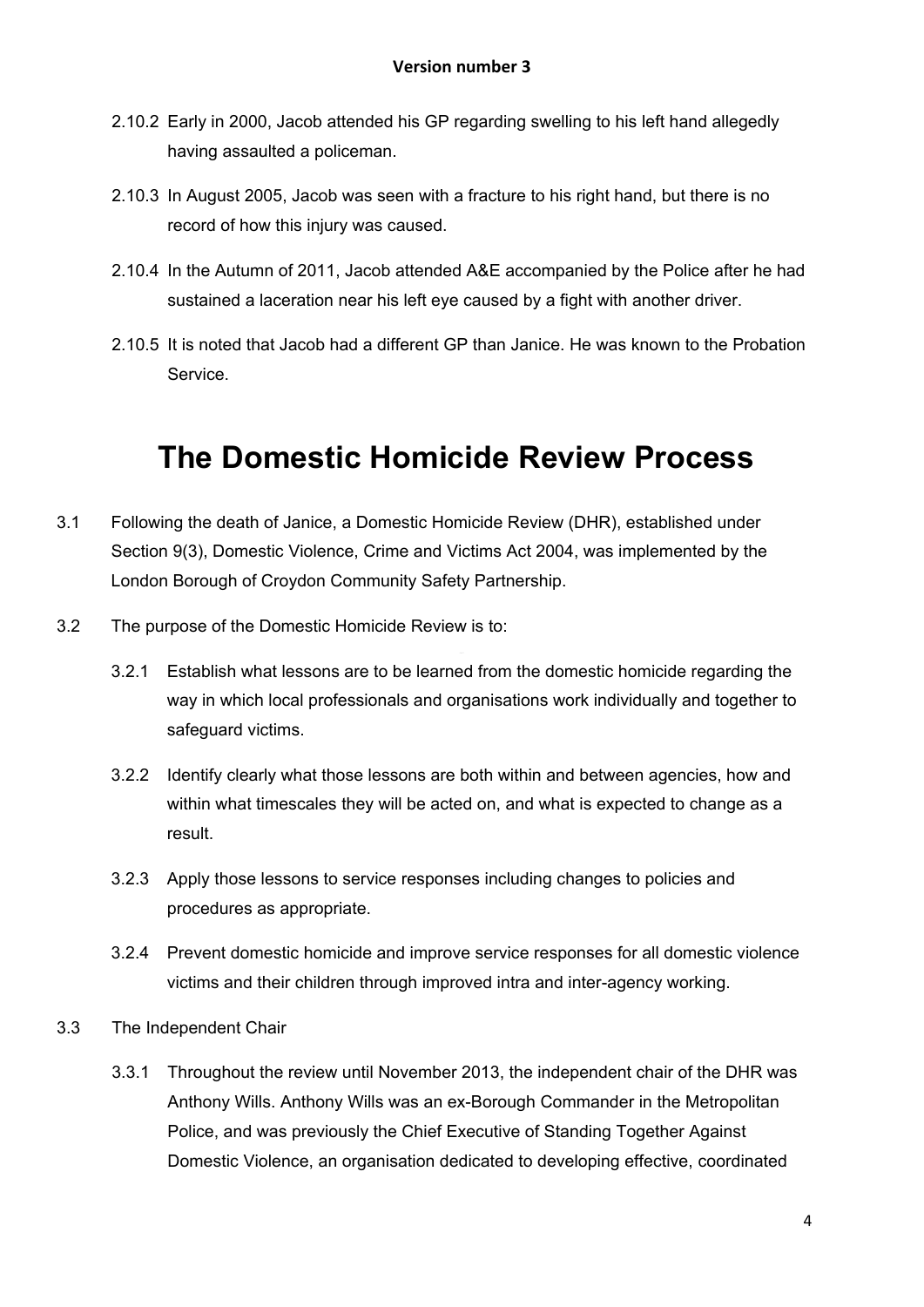responses to domestic violence. Anthony Wills retired from Standing Together in November 2013 and also from his position as independent chair of this review.

- 3.3.2 Anthony Wills was supported in this review by Victoria Hill, an associate consultant for Standing Together. Victoria Hill has fifteen years' experience of working in the domestic violence sector and she supported Anthony Wills in his role of chair throughout this review, drafting the overview report and has attended the panel meetings.
- 3.3.3 Following Anthony Wills retirement, Victoria Hill took on the role of independent chair for this review. Both Anthony Wills and Victoria Hill have had no connection to the London borough of Croydon or with any agency involved in this case.
- 3.4 This review process does not take the place of the criminal or coroners courts nor does it take the form of a disciplinary process.
- 3.5 The full terms of reference are included in the overview report. The essence of this review is to establish how well the agencies worked both independently and together and to examine what lessons can be learnt for the future, to help improve practice and prevent similar events happening.
- 3.6 The review began with an initial meeting in March 2013 of all agencies that potentially had contact with Janice and Jacob prior to her death. The time period subject to review as set out in the terms of reference were 01/01/2005 – to the date of Jacob's charge for Janice's murder.
- 3.7 It was also considered helpful to involve agencies that could have had a bearing on the circumstances of this case, even if they had not been previously aware of the individuals involved.
- 3.8 Croydon Safeguarding Children's Board did not undertake a serious case review and no other parallel reviews were conducted.
- 3.9 Agencies participating in the review are:
	- Metropolitan Police Croydon borough and Critical Incident Advisory Team
	- Croydon Council Public Realm and Safety
	- Croydon Council Social Care and Family Support
	- Croydon Council Public Health
	- Croydon Council Croydon Council Adult Social Services and Housing\*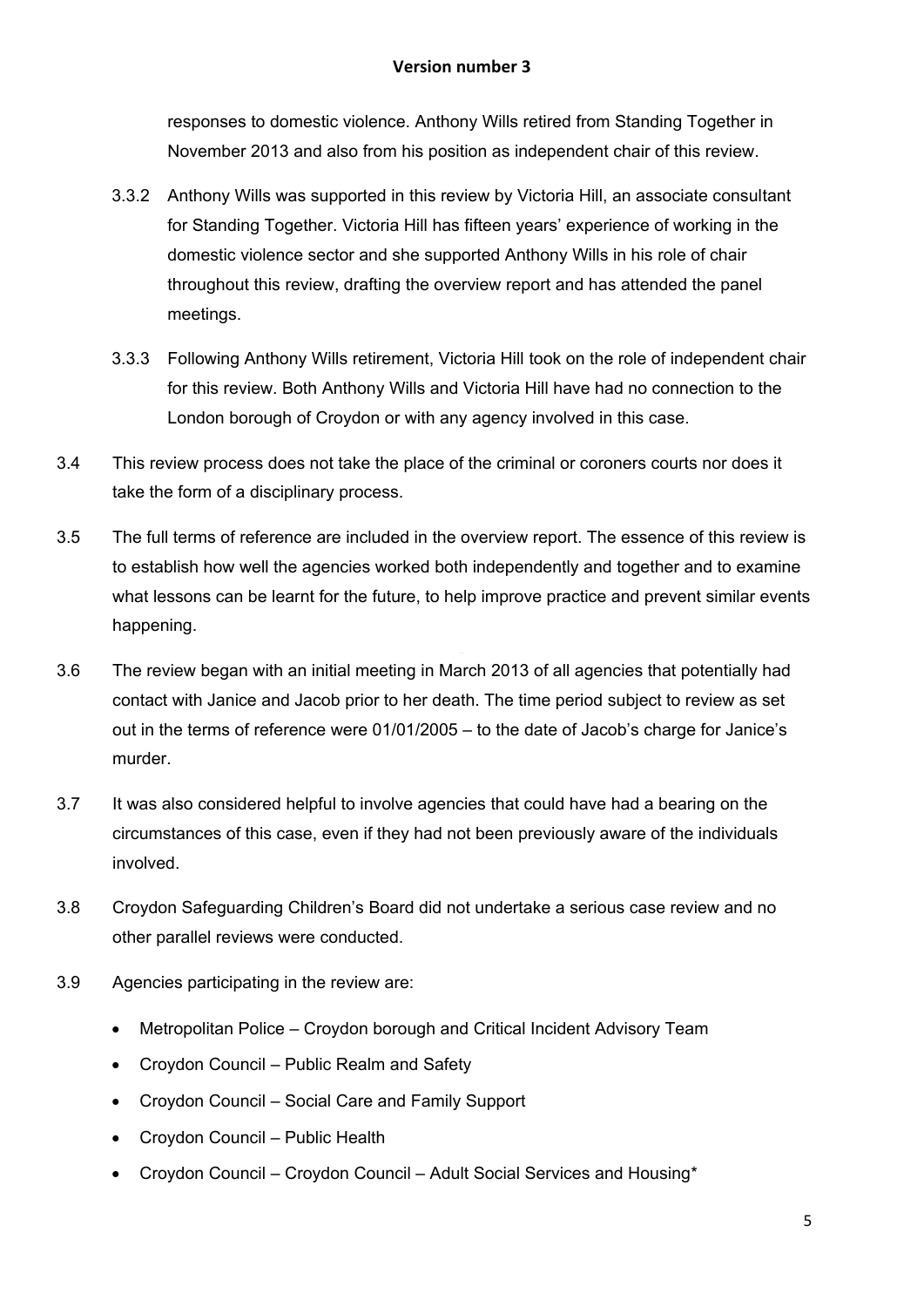- Croydon Council Safeguarding and Looked After Children Service
- NHS England (Croydon Clinical Commissioning Group)
- Croydon Health Services NHS Trust
- London Probation Trust
- South London & Maudsley NHS Foundation Trust
- Croydon Council Family Justice Centre
- Standing Together Against Domestic Violence (chair).

## **Individual Management Reviews**

- 4.1 Agencies were asked to give chronological accounts of their contact with the victim prior to Janice's death. Each agency's report covers the following:
	- A chronology of interaction with the victim and/or their family
	- What was done or agreed
	- Whether internal procedures were followed
	- Conclusions and recommendations from the agency's point of view.
- 4.2 Eight of the eleven agencies involved in the panel responded as having contact with the individuals concerned. These agencies were:
	- Metropolitan Police
	- Croydon Council Croydon Council Adult Social Services and Housing
	- Croydon Council Safeguarding and Looked After Children Service
	- NHS England (Croydon Clinical Commissioning Group)
	- Croydon Health Services NHS Trust
	- London Probation Trust
	- South London & Maudsley NHS Foundation Trust
	- Croydon Council Family Justice Centre.
- 4.3 Croydon Landlord Services provided an IMR and a chronology for the review and were represented by Croydon Council (Adult Social Services and Housing).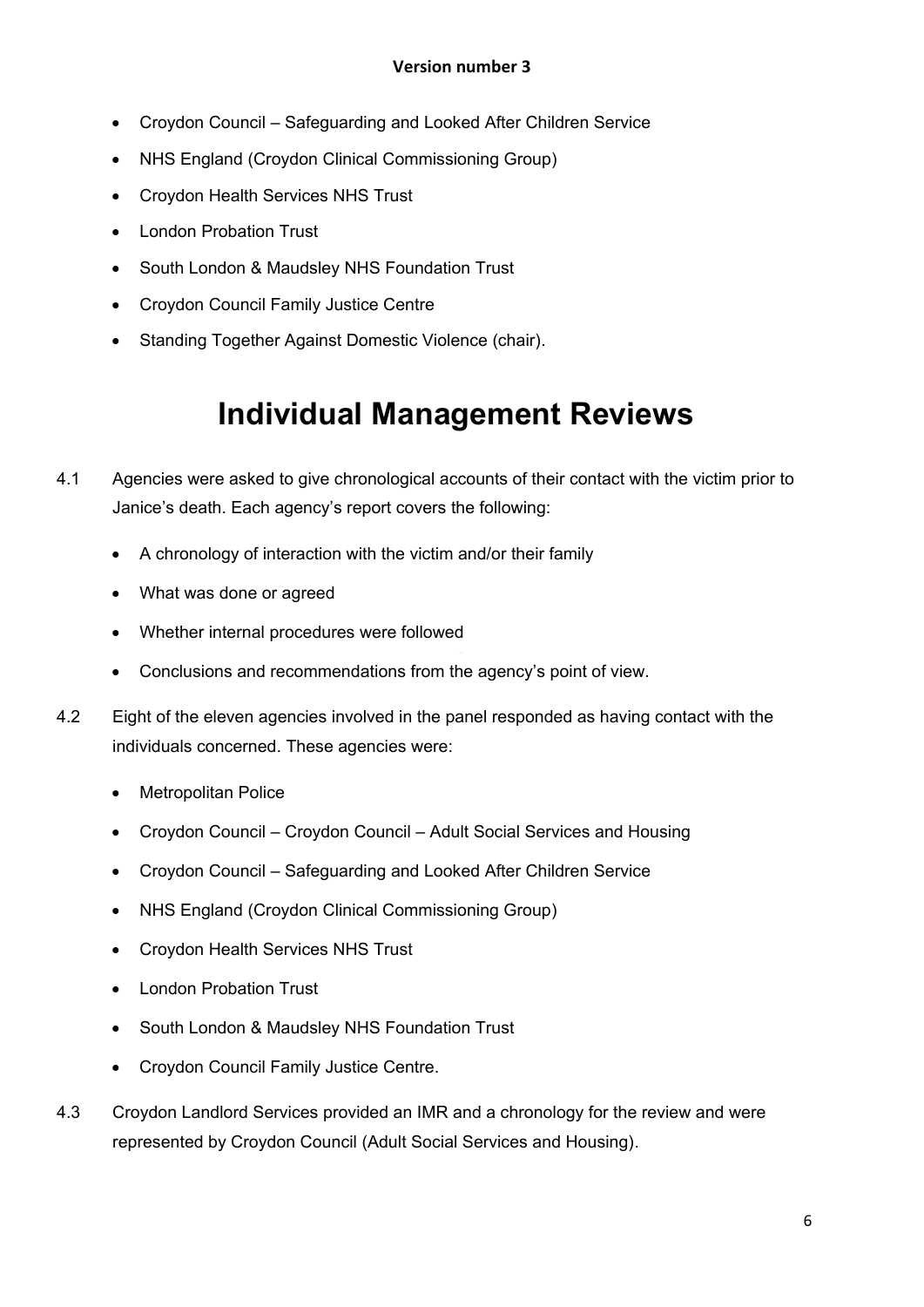# **Contact with family and friends**

- 5.1 Members of Janice's family were approached about contributing to the review. Janice's friends did express an interest in involvement but despite several attempts and conversations this has not taken place. Similarly, Janice's father was contacted by Anthony Wills, but has not subsequently responded to requests for further involvement. Janice's mother has contributed significantly to the review.
- 5.2 Janice's mother's concerns about her daughter's death centre on two particular areas.
	- 5.2.1 First, she believes that the action of the Police when called to the incident on the night Janice disappeared should have been more effective.
		- "failed to protect the vulnerable". She accepts that Janice may have been a. Whilst she accepts that the officers remained at the scene, she believes that Janice was so vulnerable that they should have taken other action. She feels that their positioning did not prevent Janice from finding a different route back to Jacob's property. Apparently Janice also had no coat and no shoes and was evidently (from CCTV pictures) very cold. This was the depths of winter and in the early hours of the morning. Her actual words were that they (the Police) emotional at this time, but she felt that her needs and their skills should have led to a more pro-active approach. Her belief is that the Police should be better trained in circumstances such as these and be more empathetic.
		- b. Police action is based on their lawful powers. There is no evidence of any crime (and there was no evidence of drunkenness) so arrest was impossible. Whilst Janice was undoubtedly vulnerable in the sense that she was wearing little clothing on a cold night, this in itself is insufficient to take any action under other powers such as the Mental Health Act. Janice was very clear that she believed the Police had no power to detain her.
	- 5.2.2 Secondly, Janice's mother feels that all the agencies that had contact with Janice should have recognised her needs and responded more effectively, both individually and together. If Janice had been provided with the support she needed, her situation may have been more manageable and reduced the possibility of the outcome in this case. This accords with the findings of this review.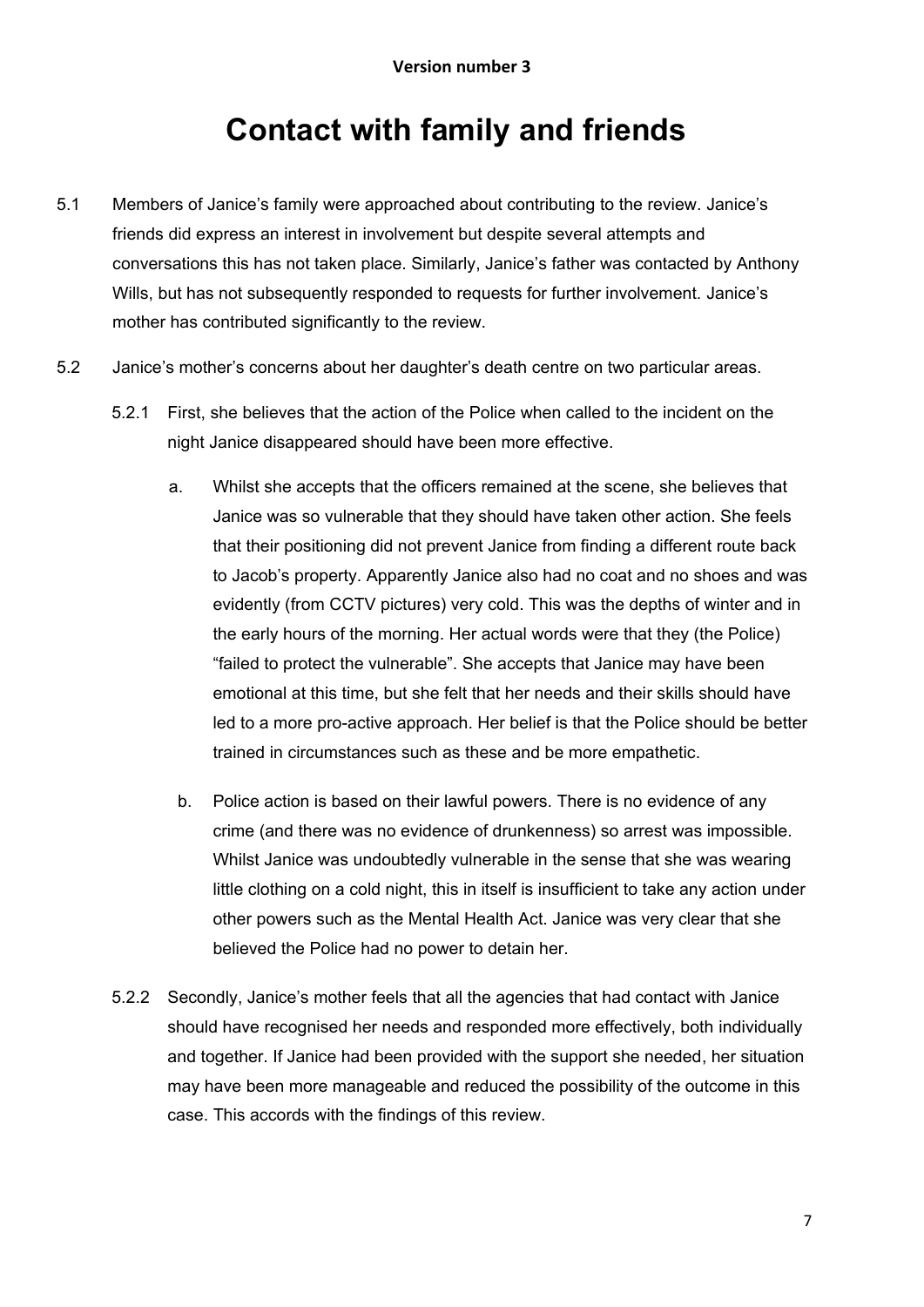## **Key findings arising from the review**

#### 6.1 **Information Sharing**

There was very little sharing of information about the family's issues between different health services (particularly the GP and Child Adolescent Mental Health Service - CAMHS). The contacts Janice had with Children's Social Care were not shared with Health Visiting, which could have prompted a Common Assessment Framework (CAF) to have been completed and an offer of early help to the family being made.

#### 6.2 **Role of universal services**

Janice had regular and ongoing contact with her GP. Despite the issues the family were experiencing, she remained as a corporate caseload within the Health Visiting Service (she did not have an allocated named Health Visitor). A named Health Visitor, whom she may have been able to develop a relationship with and to whom she could disclose concerns, would have been beneficial.

#### 6.3 **Early intervention and family support**

- 6.3.1 Exploration of a CAF and a "team around the family", (with one lead professional to coordinate support for the family) would have been appropriate, considering Janice's request for respite care, her disclosure to Children's Services about struggling to cope and her the approach to CAMHS (and subsequent disengagement from the service).
- 6.3.2 More should be done to attempt to positively engage people who independently approach Children's Services for help and support when they do not meet the threshold for statutory intervention.

#### 6.4 **Risk Assessment**

Accident and Emergency (A&E) did not risk assess their contact with Janice. Identification of risk and safeguarding concerns were not explored, which was highlighted by the A&E safeguarding prompts not being utilised. Despite disclosures of past domestic violence to clinicians (both maternity and at CAMHS), issues in relation to the relationship with Janice's current partner (Jacob) were not considered or explored.

#### 6.5 **Understanding and awareness of the dynamics of DV and its impact**

The review of the IMRs document several disclosures by Janice of domestic violence in her previous relationship with David. There was no evidence that she was ever asked about her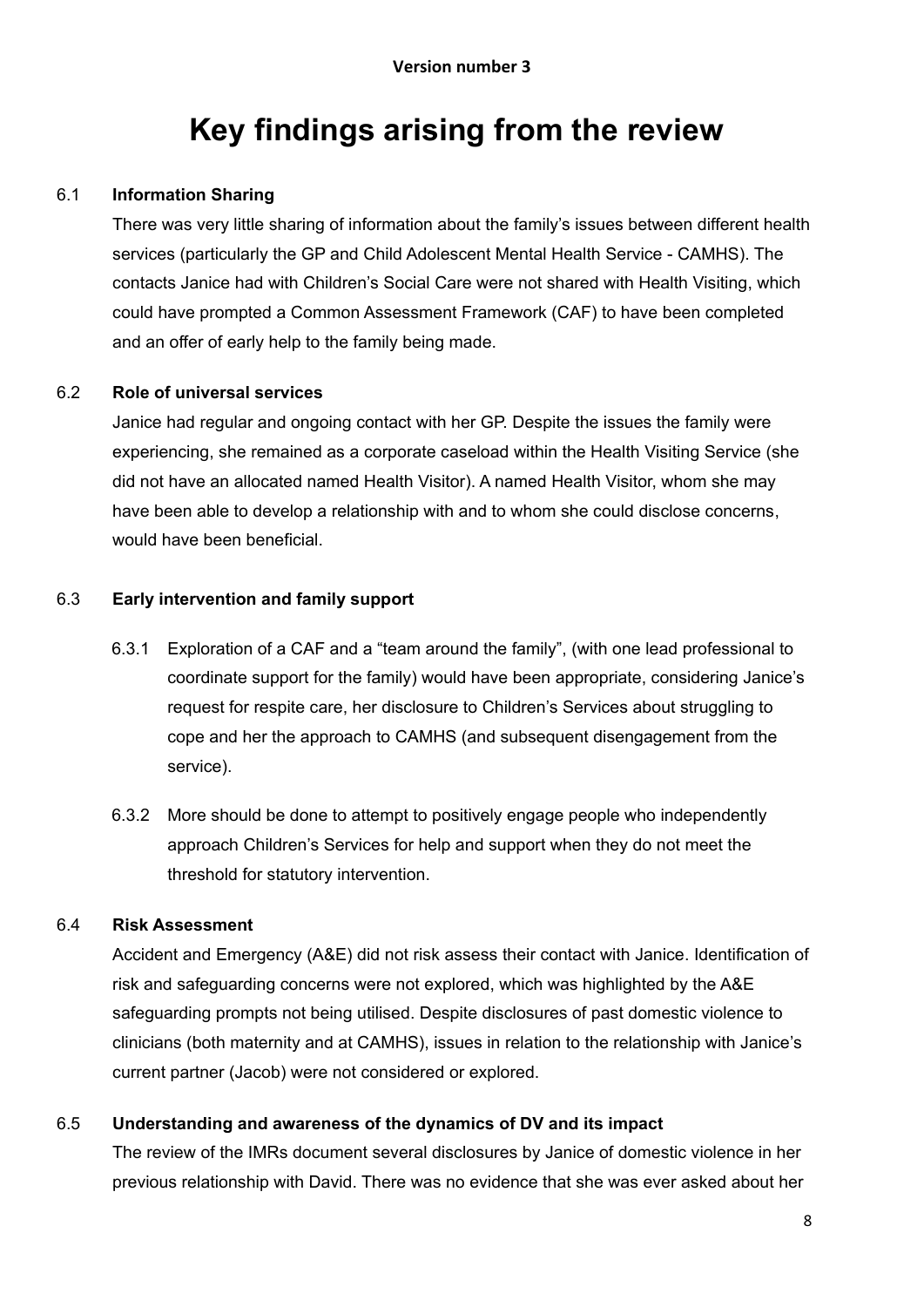relationship with Jacob despite stating that they had separated. The issue of domestic violence was not explored by the clinicians Janice came into contact with even though she shared her concerns about the impact on Aiden of him previously witnessing domestic violence. When Janice was pregnant with Aiden (when she was a teenager) the reality of domestic violence was not considered.

#### 6.6 **Role and function of the Family Justice Centre (FJC)**

The IMR process highlighted issues with record keeping and follow-up systems within the FJC. In September 2011, Janice was referred to the FJC by Housing, but there was little detail recorded about this in either of the IMRs. The one occasion of signposting Janice to the FJC was not followed-up by the originating agency. The difference between signposting to a service and a proactive referral needs to be agreed at a Borough level so that staff understand their responsibilities.

#### 6.7 **Mental Health**

Health Service. Janice's Health Visiting records had no evidence of her depression. Janice was routinely screened for depression as part of her antenatal care. Early signs of depression were noted but there was no follow-up. Janice later had a high score for depression (23/27) but was never referred to a specialist service. It has not been possible to establish why this did not happen given that Croydon has an established Peri-natal Mental

#### 6.8 **Role of health services**

Janice and her two children had regular contact with the GP and also had contact with CAMHS. The issues Janice was openly raising to her GP were not progressed and the disengagement from CAMHS was not followed-up. The GP could have been a more effective conduit for a system of coordinated support for the family.

#### 6.9 **Disengagement with services**

- 6.9.1 The IMRs suggest that Janice was struggling with a number of difficulties. She had considerable contact with services (Health) but there was disengagement with CAMHS and she became further isolated with little support.
- 6.9.2 The treatment offered by CAMHS did not meet the needs of Janice nor was it particularly appropriate. Given the concerns Janice raised about her child's behaviour, the group treatment environment was one that she already stated she was struggling with and may have been too difficult for her to engage with. Janice stated she was isolated and struggling with all the demands on her. She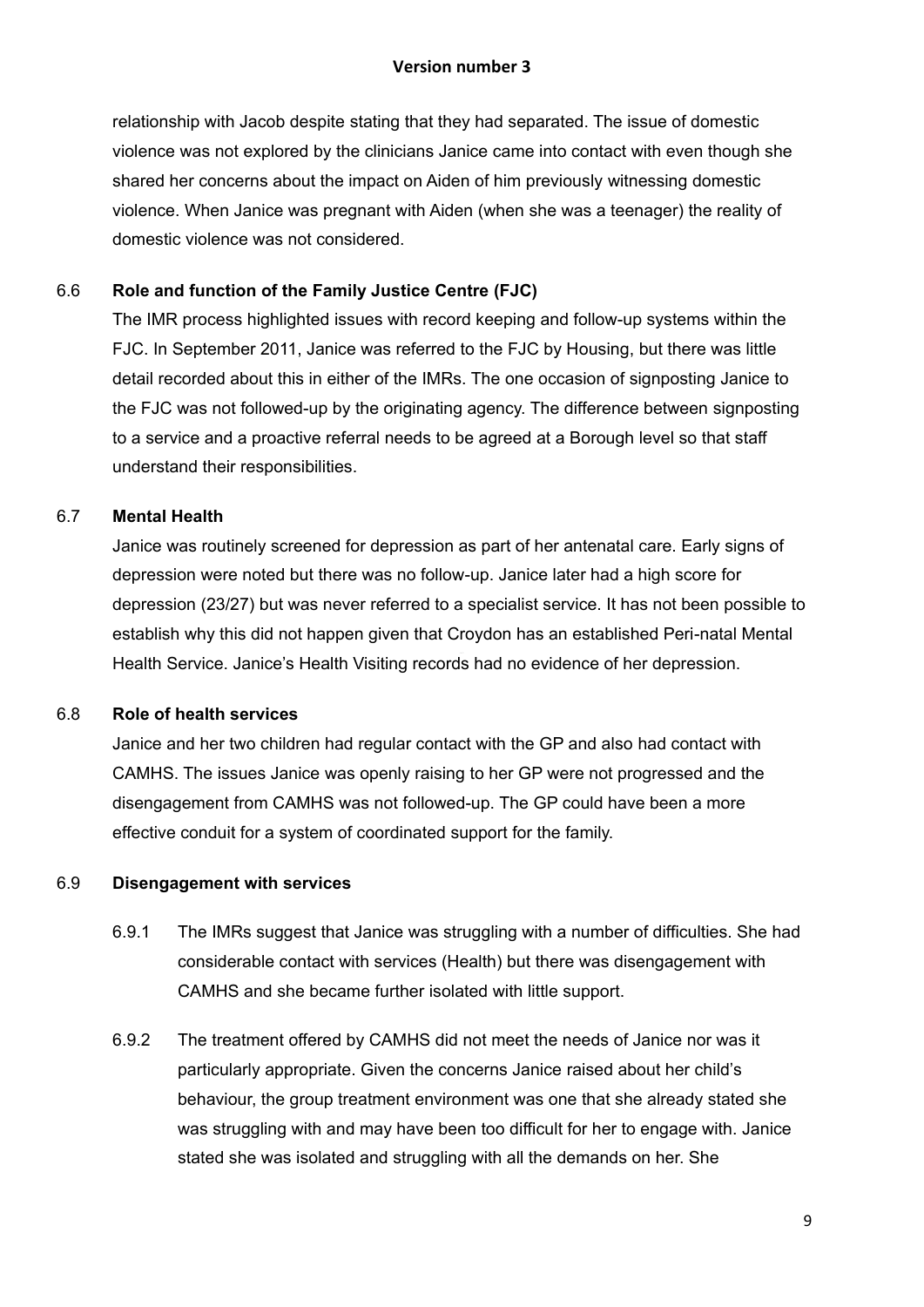approached her GP for support as she was balancing a lot of competing demands on her time.

6.9.3 Janice was referred to and from agencies. No one agency or professional took responsibility for following actions up. The panel can only offer suggestions as to the reasons why Janice did not engage with CAMHS, but the ongoing pattern of being passed around services must have caused her frustration and influenced her decision to discontinue contact. All services must examine the reasons why some clients disengage, and use this information to help shape their services and systems to be more client-centred and accessible. Professionals need to be equipped to understand the parental right to refuse or disengage with a service, against the dynamics of safeguarding responsibilities and supporting vulnerable families.

#### 6.10 **Culture of questioning**

There was a general failure to ask appropriate and sensitive questions about the circumstances of Janice's life (and also to Jacob). A&E clinicians need support and training so they are able to conduct clinical enquiry for domestic violence. The quality of general clinical enquiry for treating presenting injuries appears to be minimal. Basic factors relating to causes of injuries are not explored or recorded, along with a lack of detail on what the clinician asked as part of their investigations and the response given by the patient.

#### 6.11 **The role of fathers**

Jacob's role as a father was apparent in the Probation account, but other than that ,he is invisible in other agency accounts (in contact with his child and with Janice). Despite the number of absences recorded on his unpaid work order due to child-care issues, there was no exploration of his family dynamics or his relationship.

#### 6.12 **The "Think Family" approach to safeguarding**

- 6.12.1 Health services, particularly the GP, appear to have struggled to see the connection of the various issues facing the family. There was a lack of understanding of the family history. Incidents, presentations and consultations were all viewed in isolation.
- 6.12.2 GP's need to consider all aspects of the family to improve their risk assessment and safeguarding responses. They should consider both children and adults in the family concerned to make an informed holistic assessment. This would help to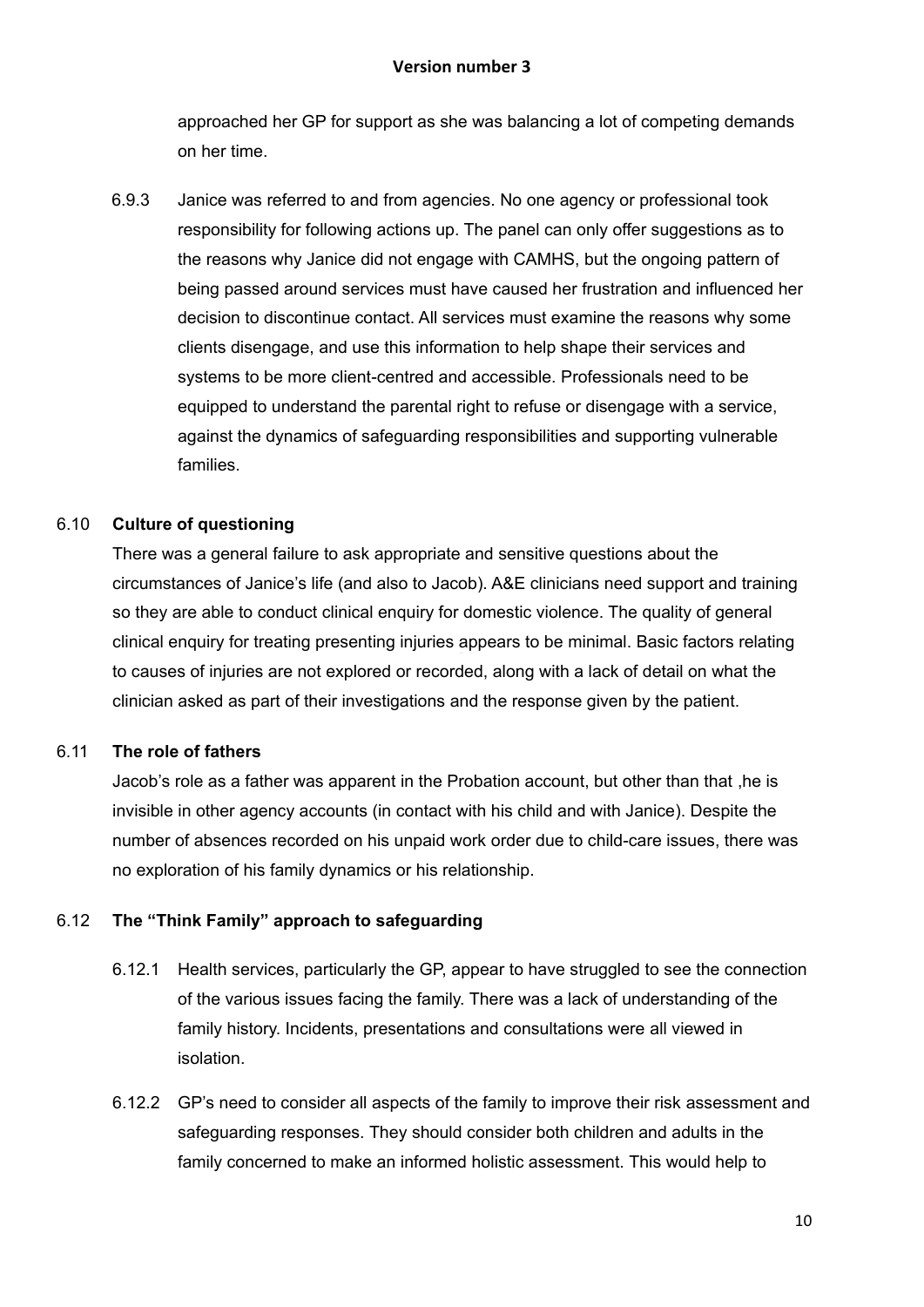improve referral practices and identifying early safeguarding concerns (the past history of unexplained injuries resulting in A&E admissions emphasises this point).

6.12.3 Janice's stress and depression was not seen as ongoing (since 2006), and the risks of self-harm were not viewed in the context of safeguarding the children or responding to a vulnerable adult. There must be an improvement in how the patient's social history is explored, including consideration of the responsibility for children in the patients care, any relationship issues with a partner, and the underlying reasons for unexplained injuries.

#### 6.13 **Policies and processes**

- 6.13.1 The stated local priority of domestic violence is not helping to drive an effective community coordinated response. The panel has identified that there is a gap between strategic vision and the nature and quality of the operational response to domestic violence.
- refer to and what their role and responsibilities are. 6.13.2 The Borough has a domestic violence strategy, but there is little evidence of how this translates into operational practice. There is no Borough domestic violence referral pathway in place, which leaves practitioners struggling to know who to
- 6.13.3 The A&E safeguarding prompts were a local process designed in response to recommendations from a Serious Case Review (SCR) in 2011. The prompts ask A&E staff to consider if patients who arrived in the department have a dependent child and the age of the child. It also asks about any evidence of domestic violence. This review has found that these prompts are not being used. The use of the prompts is not embedded into practice and this should be urgently reviewed by the Hospital Trust in light of the SCR recommendations and findings from this review.

#### 6.14 **Signposting and referral practices**

6.14.1 Referral and signposting practices have been discussed in detail by the panel. The FJC inadvertently created and supported a signposting culture which had the outcome of absolving statutory services of their responsibilities to take adequate safeguarding action. It appears (as in Janice's experience) victims were "sent" to the FJC, rather than professionals taking direct responsibility for making and following up referrals.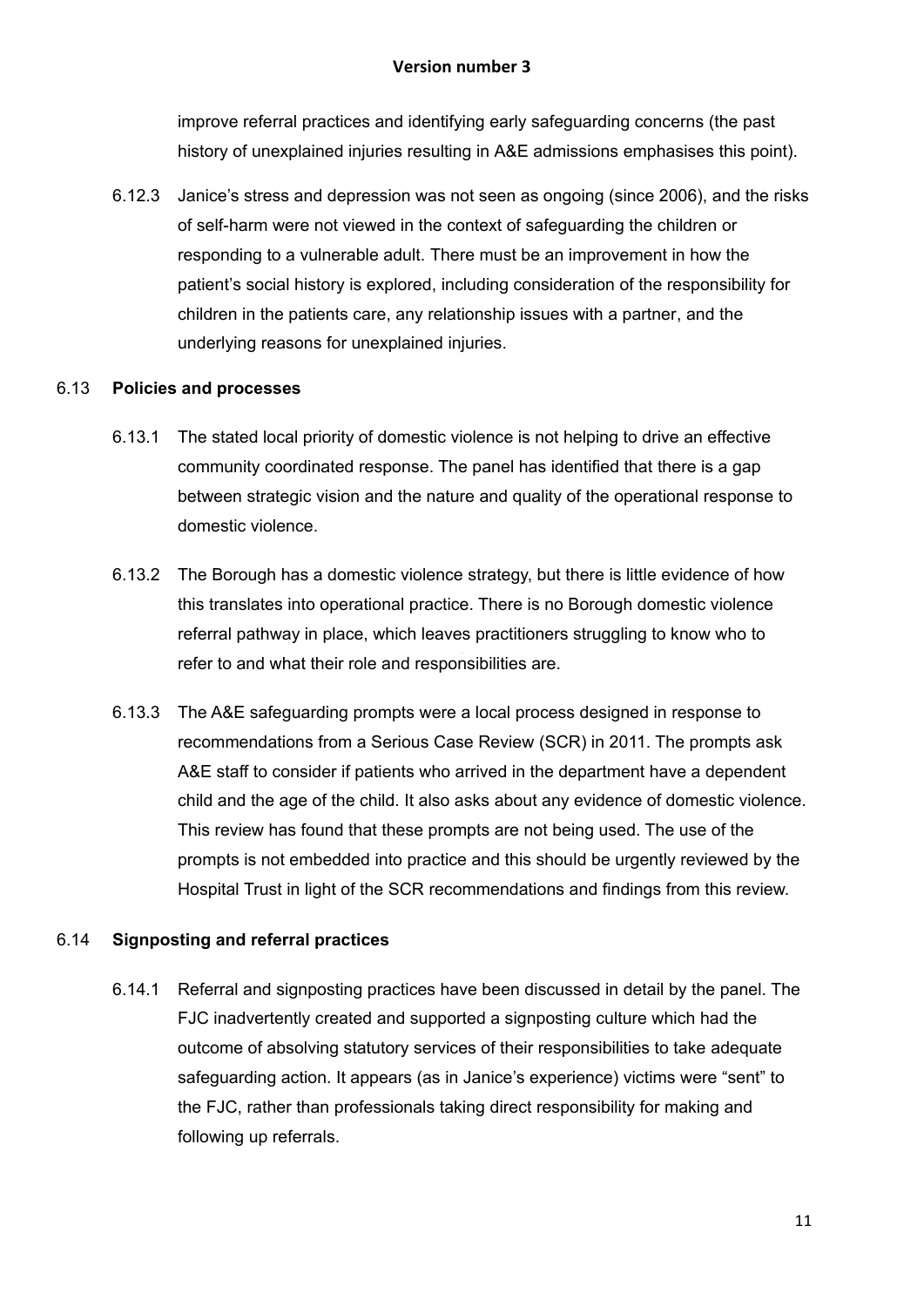6.14.2 The lack of a local domestic violence referral pathway has compounded this situation, as front line practitioners are daunted and working under operational pressures to understand and navigate the different services. Professionals need to be clear of their responsibilities, know how (and whom) to make referrals to and be clear on the follow-up action they have to take. Systems and procedures should be in place to support and empower professionals respond appropriately to issues and concerns of domestic violence.

#### 6.15 **Preventability**

- 6.15.1 The panel have not identified a single event or point of contact that could have prevented Janice's death. There is no "chain of causation" which would indicate agencies could have prevented Janice's death.
- 6.15.2 Although it is agreed that Janice's death could not have been foreseen or prevented, Janice had little support networks to utilise. A coordinated offer of early help by statutory services would have been helpful to Janice and her children. Had early help been put in place, the issues about domestic violence may have been identified and could have been appropriately responded to.
- 6.15.3 There is little evidence of reported domestic violence between Janice and Jacob. Police officers at the scene on the domestic incident on the night of Janice's death spoke with her and encouraged her to accept a lift home. This point of contact has been discussed in detail with the Police representatives of the DHR panel, to fully explore the limitations they faced in compelling Janice to leave the scene and the appropriateness of their response. The panel does not seek to place responsibility on Janice for her decision to remain at the scene and also understands the position the Police faced that they were powerless to legally remove her.
- 6.15.4 The lack of a recorded history of domestic violence may be due to an absence of domestic violence enquiry and assessment by agencies to which she turned for support. The panel agreed that statutory services should have responded better to Janice's (and her children's) needs. The panel felt that Janice was under increasing pressure and was actively seeking help and support but this was not identified or responded to.
- 6.15.5 Croydon has been recognised as an area of innovative practice on the issue of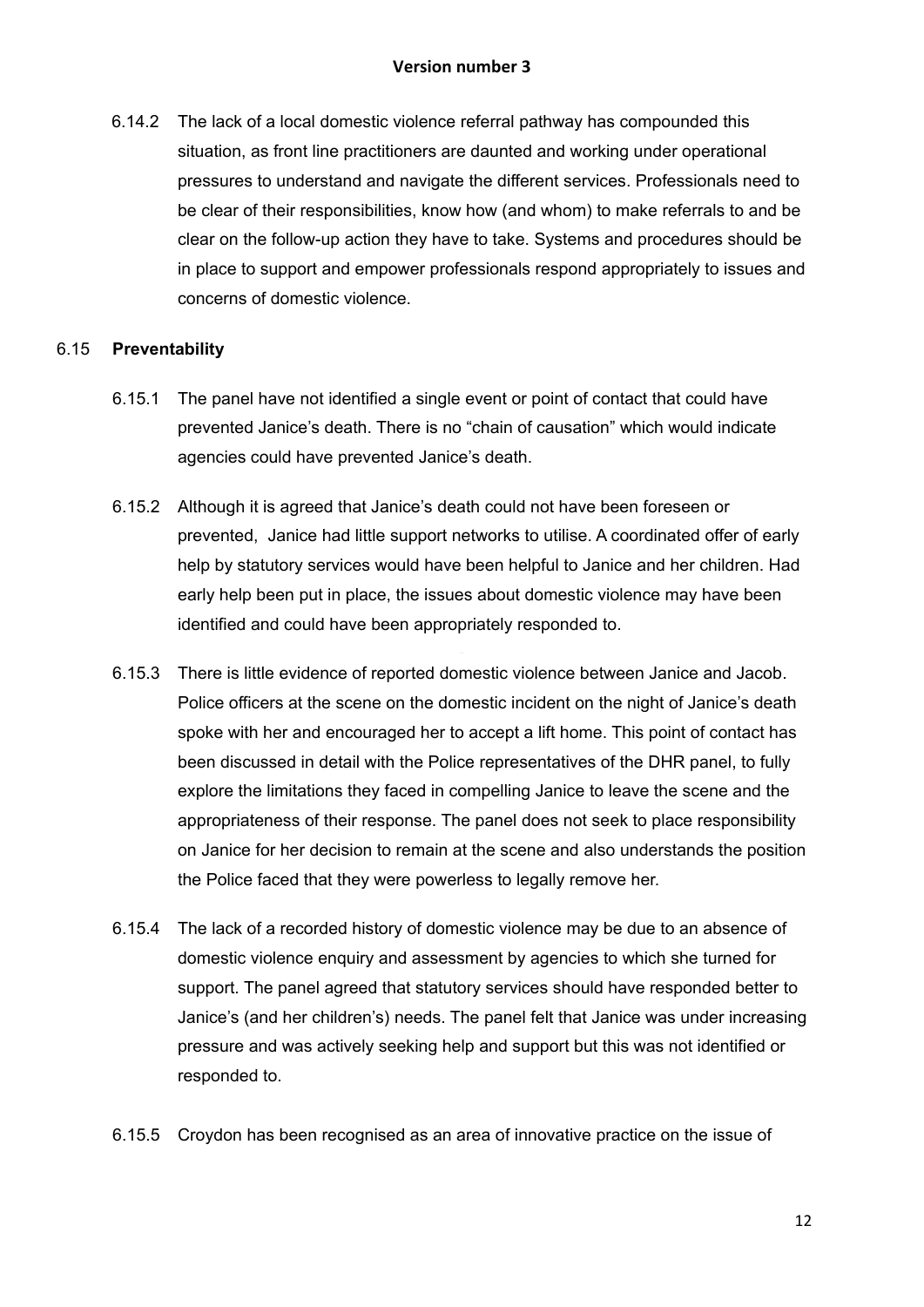domestic violence. The integrated court and the FJC were two key projects the council developed to revolutionise the response to domestic violence. Whilst this innovative practice should be celebrated, the high profile nature of these initiatives meant that little critical examination and review of the quality of the services was conducted. It is acknowledged that there is a significant change now underway to the response to domestic violence in Croydon.

# **Diversity**

- 7.1 All the protected characteristics as outlined in the Equality Act 2010 have been considered in relation to this case. Those of possible relevance are:
	- government definition of domestic violence has been changed to include sixteen 7.1.1 **Age**: Janice was a teenage parent and had been evicted from a YMCA hostel due to becoming pregnant. There appears to have been little consideration of the specific support Janice needed at this time and her emotional resilience. Her transition into adulthood was accompanied by experiences of domestic violence with David. Services had little understanding of the issue of relationship violence in adolescent relationships. The panel agreed that it is a positive development that the and seventeen year olds.
	- 7.1.2 **Disability**: Aiden's diagnosis of Attention Deficit Hyperactivity Disorder (ADHD) and Autism Spectrum Disorder (ASD) are relevant factors in the case. Given the support Janice was seeking regarding her children and coping with their challenging behaviour.
	- 7.1.3 **Pregnancy and maternity**: Janice was a teenage parent, and research indicates the high risk of domestic violence experienced by teenage mothers<sup>1</sup>.
	- 7.1.4 **Marriage and civil partnership:** Janice and Jacob had separated. There is no evidence of this being considered by agencies.

# **Conclusions**

**.** 

 $<sup>1</sup>$  Harrykissoon S, Rickert V, Wiemannet C (2002) Prevalence and patterns of intimate partner violence</sup> among adolescent mothers during the postpartum period. *Archives of Paediatrics and Adolescent Medicine* 156(4): 325-330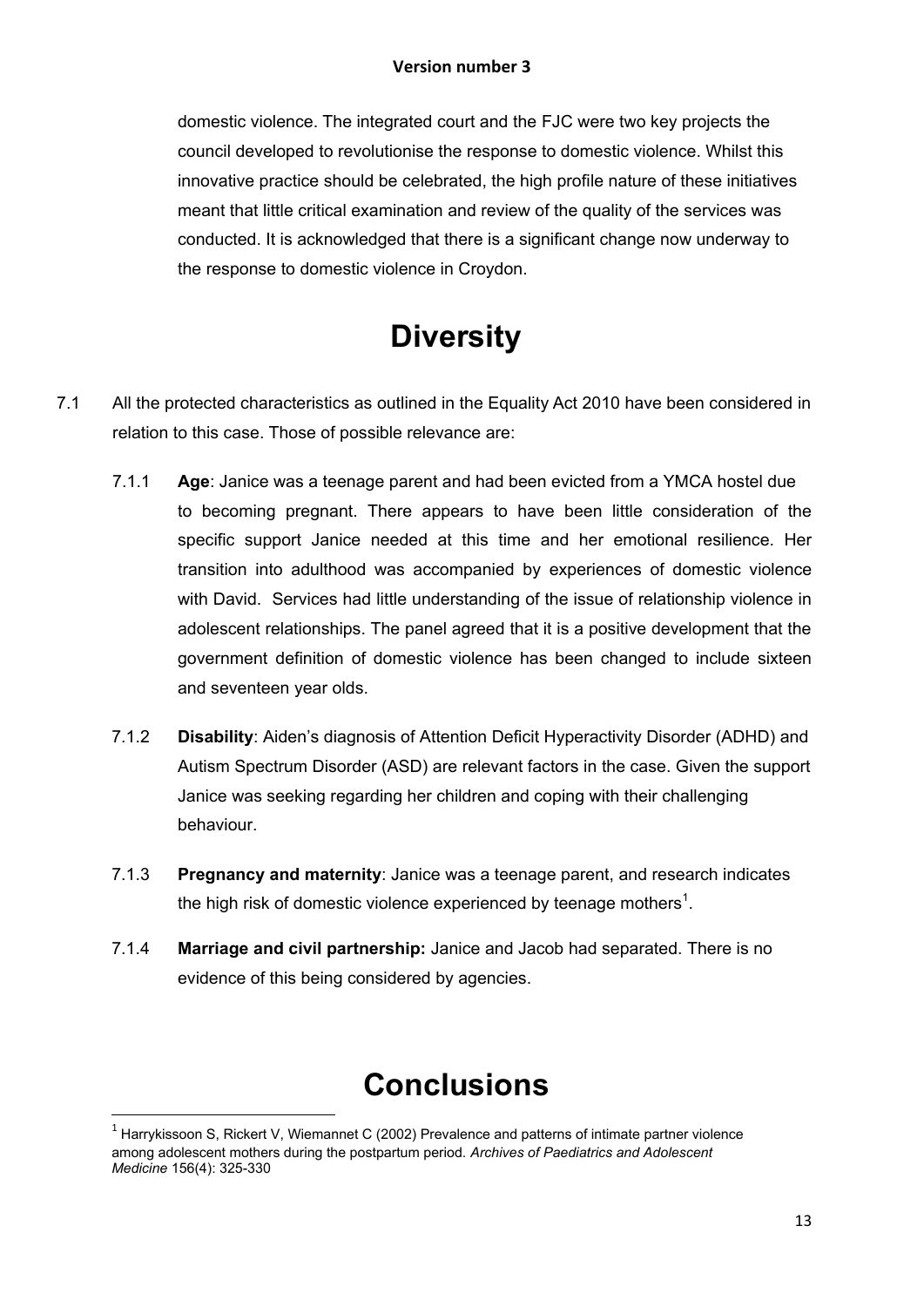#### **Version number 3**

- 8.1 Improvements to the local coordinated community response to domestic violence need to be strengthened by policies, procedures, staff training and a referral pathway to support professionals respond effectively to concerns and disclosures of domestic violence. In order to reduce the likelihood of future domestic homicides, these improvements should be mediated and driven through the local partnership with the engagement and commitment of all agencies.
- 8.2 It is impossible to identify a single event or point of contact Janice had with a service or agency, which could have prevented her death. There is no "chain of causation" which would indicate agencies could have foreseen her death and acted differently to prevent it from happening. The panel have carefully considered the action of the Police officers at the scene on the domestic incident on the night of Janice's death, and agree that they dealt with the situation appropriately.
- children (following their separation), could have been a factor in her attempt to confront him 8.3 Although the panel have found that Janice's death was not preventable, there is a consensus that a coordinated offer of early help and intervention by statutory services would have certainly helped Janice and her children. Although we are unable to know for certain, the panel considered that the lack of support Janice received from her ex-partner with the on the night of her death.
- 8.4 There is little documented history of domestic violence in the agency records. The lack of information about domestic violence is an indicator of poor or non-existent enquiry processes. The panel agreed that statutory services should have responded better to the needs the panel has subsequently identified for Janice and her children.
- 8.5 The London Borough of Croydon has been recognised as an area of innovative practice on the issue of domestic violence. The Integrated Court and the FJC were two key projects the Council developed to revolutionise the response to domestic violence. Whilst this innovative practice should be celebrated, the high profile nature of these initiatives meant that little critical examination and review of the quality of the services was conducted. It is acknowledged that there is a significant change now underway to the response to domestic violence in Croydon.
- 8.6 The panel were pleased to receive assurances that since October 2012, there have been a number of positive and innovative developments to Croydon's coordinated community response to domestic violence (these are listed in the conclusion of the overview report).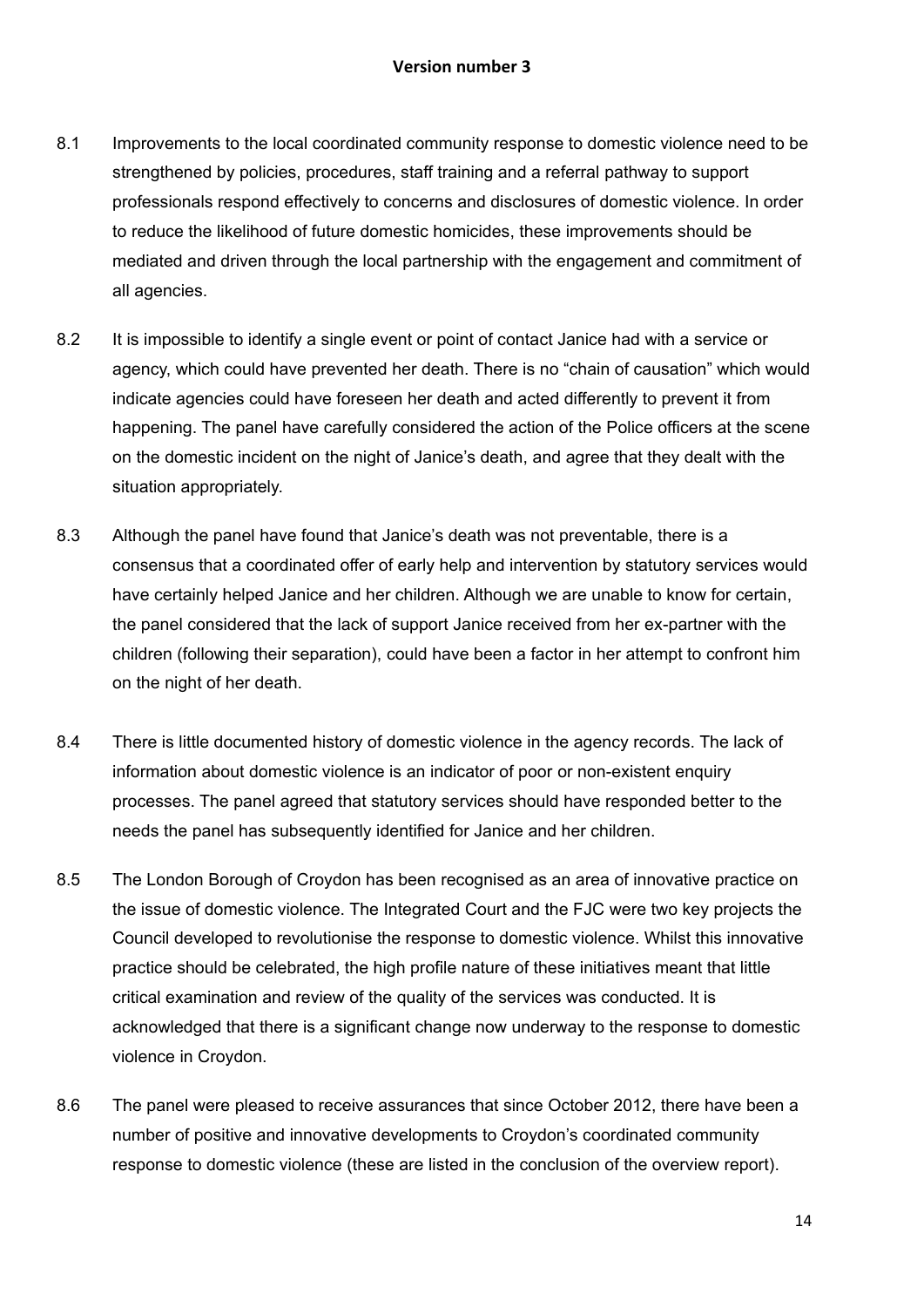- 8.7 Despite Janice suffering domestic violence over a long period of time with different partners, she had little contact with the Police. Her contact with Health Services was particularly significant.
- 8.8 The events Janice experienced as a young woman (which pre-date the time period subject to this review), bear some relevance in looking at her perception and experience of contact with services. Had those experiences been addressed more satisfactorily when she was a young woman, Janice may had led a more positive early adulthood and may have avoided the on-going victimisation she experienced.
- 8.9 It would seem that Jacob was her entire support network for the children (with Jacob's mother often looking after the children overnight). Janice's attendance at Jacob's address on the night before her death may indicate the stress she was under at the time and her frustration at Jacob's lack of help with the children. Janice did well to seek help and the review considers that statutory services should have done more to support her.
- 8.10 Many services had a number of opportunities to support Janice and her children. Health Services should have done more to help Janice with how she was feeling.
- 8.11 It is noted that the Borough does have a domestic violence strategy, yet there appears to be a disconnection between this vision and what happens in operational practice. In light of what we have discovered regarding the use of the A&E prompts, (introduced as a result of an earlier SCR and not being used), it will be extremely important that the partnership response to this review is able to engage and influence Health Services, including A&E.
- 8.12 There was evidence that the engagement of Health Services in the local partnership, particularly the community safety arena, has been limited. The scale of Janice's contact with Health Services shows how important it is that Health are engaging and fully committed to supporting the domestic violence agenda.
- 8.13 This case has highlighted a lack of professional responsibility to follow-up actions and necessary referrals. A Borough-wide domestic violence protocol or care pathway is required where staff are trained so that they are able to understand and respond appropriately, according to their role and responsibilities.

## **Recommendations**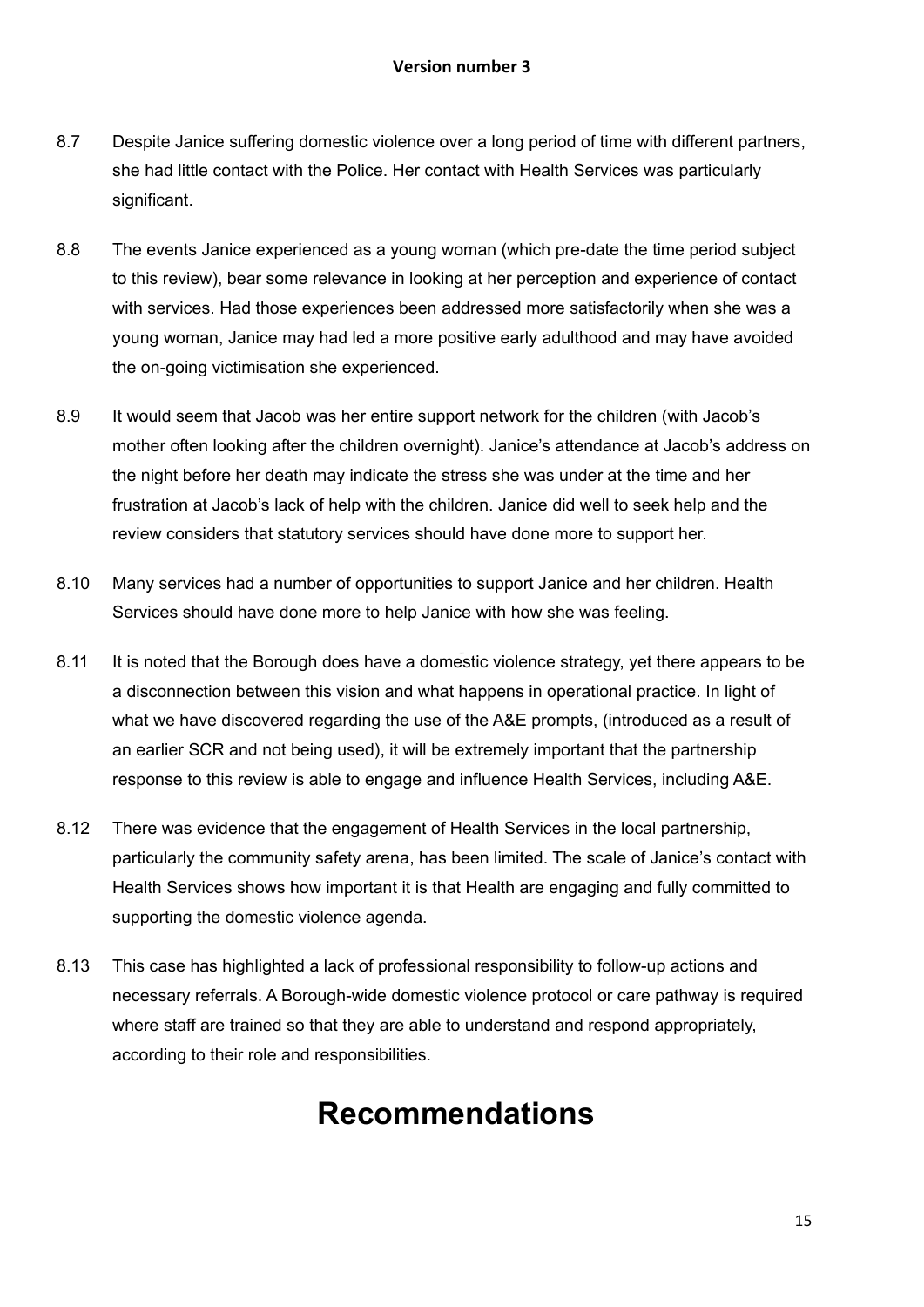#### **Version number 3**

- 9.1 The recommendations in this report reflect the missed opportunities that existed to support Janice in her parenting role and to allow for safe and appropriate enquiry regarding domestic violence. This case has shown that the offer of early help to families in need in Croydon must be improved. It is hoped that the introduction of a Multi-Agency Safeguarding Hub (MASH) in Croydon will help enhance the sharing of information and ensuring that targeted and timely support is offered to families who come to the attention of services. The "team around the family" and CAF needs to be used by professionals and practitioners across the entire multi-agency partnership. Health Services need to be supported so that when it is appropriate they lead the CAF process.
- 9.2 Although not directly relevant to the circumstances of this review, the panel were concerned that the local MASH, as it is currently configured, will not necessarily help those victims who do not have children. This is included as a general observation to help further improve the response to domestic violence locally to all victims.
- 9.3 The recommendations will include consideration of the need to have policies and practice that supports all victims, regardless of their family composition.
- Safety Partnership and individual agencies understand the issues identified and where 9.4 The recommendations of this review are specific and detailed to support the Community improvement is needed. This will also help hold agencies accountable for action they now need to take. The recommendations are wide ranging and attempt to address direct themes identified in the review as well as associated issues that have an impact on the response to domestic violence by statutory services.
- 9.5 The review identified that engagement with health partners in the Community Safety Partnership has been limited. If the recommendations of this review are to be implemented, Public Health and the Clinical Commissioning Group must engage fully with the coordinated community response to domestic violence.
- 9.6 Internal actions for agencies have been identified in their respective IMRs and have already been promulgated to allow learning to occur alongside swift change to organisational activity.
- 9.7 These completed actions are shown below.

#### 9.8 **Croydon Children's Services:**

9.8.1 The evidence clearly suggests that Aiden was a child in need and services should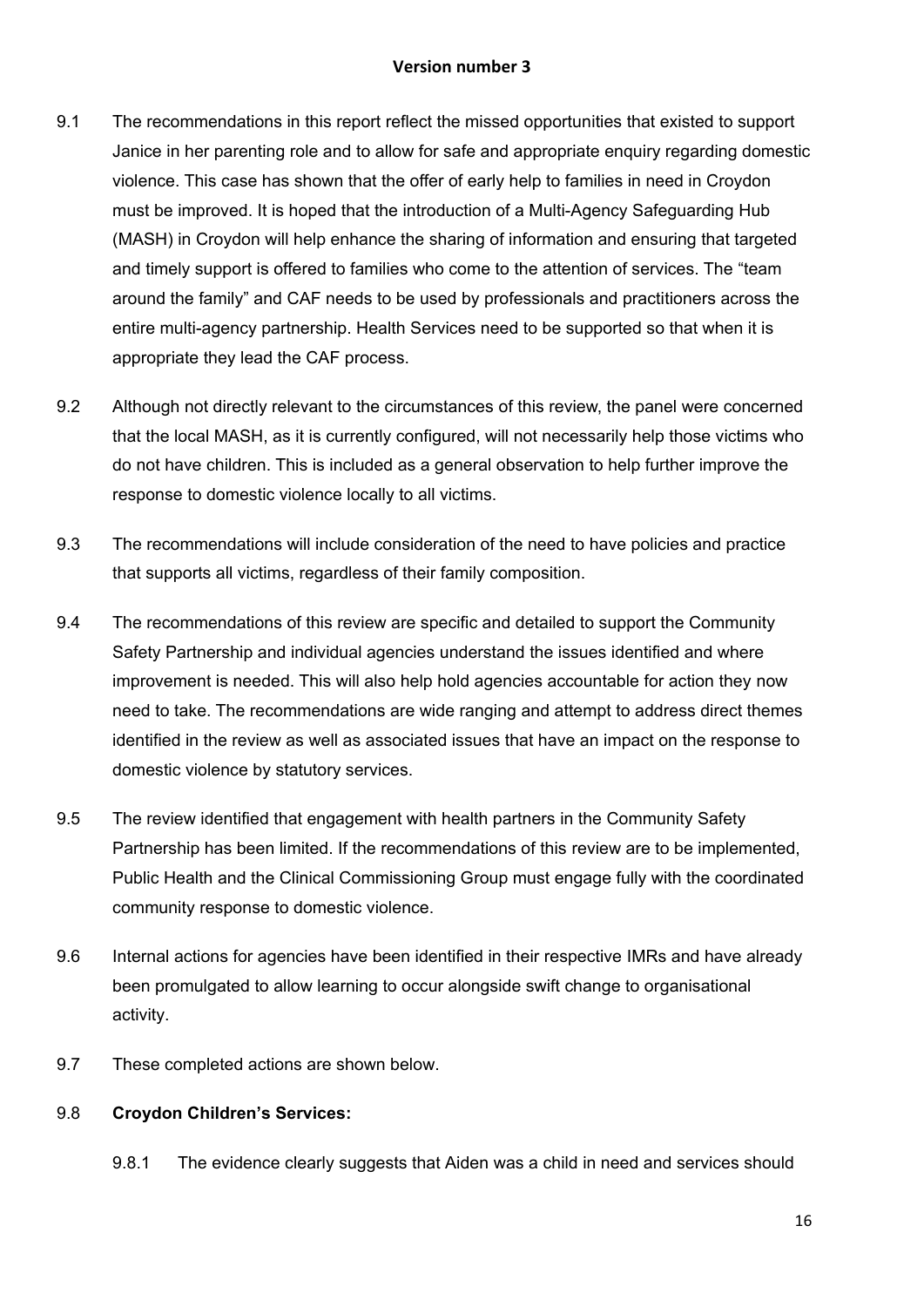have been offered regardless of any other criteria that existed. The Children With Disability Team now has permanent managers appointed, has consultants working with the team who look at the clinical decisions being made by the team and has undergone an audit of all open cases to ensure that all children referred to it receive an appropriate standard of service and are safe.

- 9.8.2 Allegations of domestic violence involving children are assessed according to the age of the child/children involved and the level of risk identified within the information presented. If a child younger than twelve months old is involved then a Section 47 (Child Protection) Investigation takes place.
- 9.8.3 Croydon Children's Services are planning to use Independent Review Officers (IROs) to review all new Child-in-Need cases. This will ensure clear planning for children, an independent view of risk and threshold for services.
- 9.9 **Family Justice Centre:** The referral pathways agreement for Housing and Social Care and other partners, including the requirement to records action and outcomes, is being re-written.

### **Panel recommendations**

- 10.1 The panel recommendations are shown below:
- 10.2 All recommendations will be overseen by the Croydon Community Safety Partnership, and will be delivered by the Croydon Domestic Violence Strategic Group. The recommendations also have been translated into an action plan (Appendix 4 of the overview report).

#### 10.3 **Croydon Community Safety Partnership:**

#### **Recommendation 1**

Conduct a rigorous borough wide review of the response to domestic violence. This review must address the gap between the strategy and delivery of the strategic aims in operational practice of partner agencies.

#### **Recommendation 2**

In conjunction with other strategic boards, produce a domestic violence protocol, policy and care pathway, across the partnership and for each organisation. This should include domestic violence enquiry and provision for safeguarding children and vulnerable young people.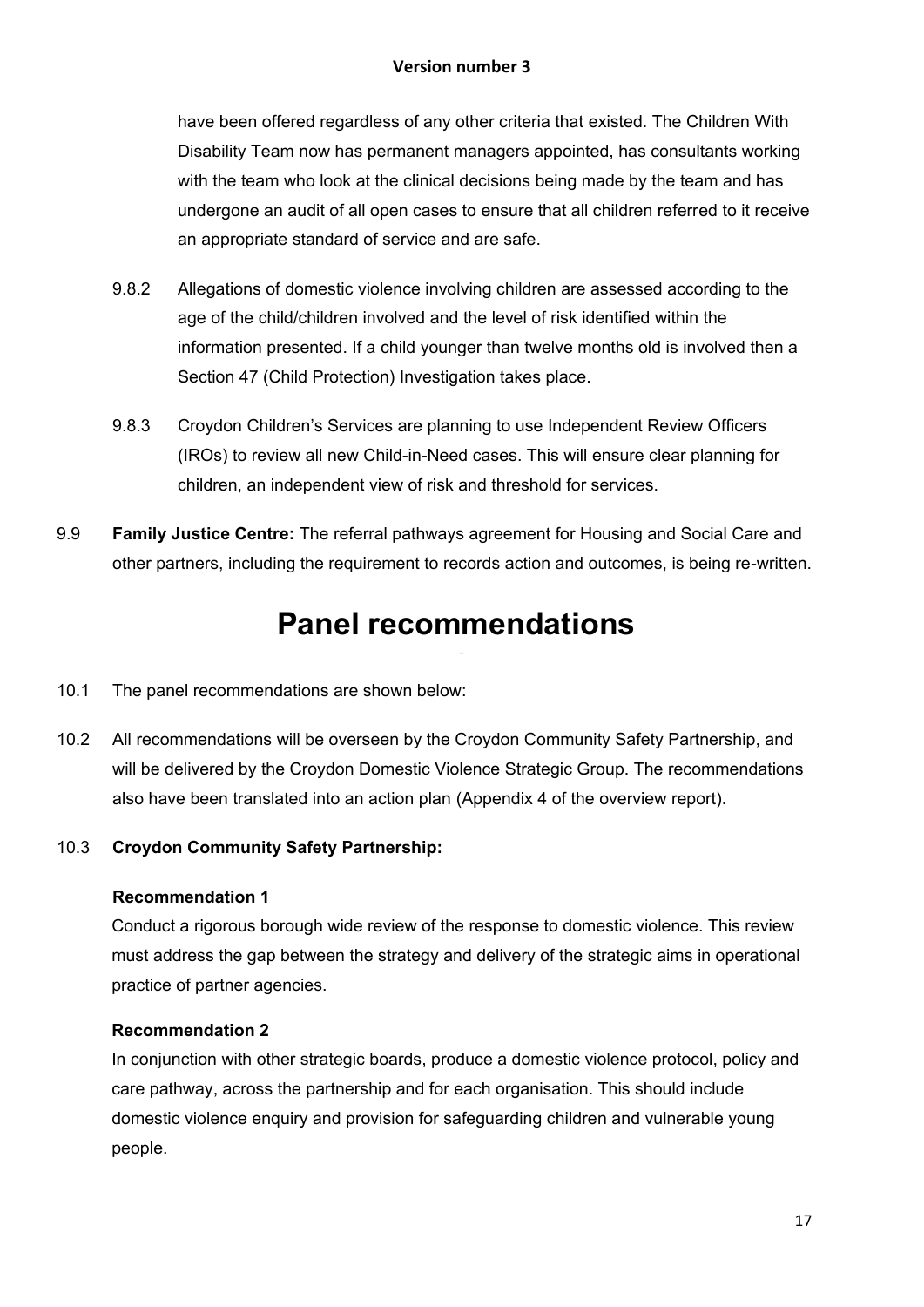#### . **Recommendation 3**

Disseminate learning from the two Croydon Domestic Homicide Reviews widely across the partnership. This should be in the form of a written briefing to all staff and dissemination sessions and incorporating findings into any domestic violence training that is commissioned and delivered locally.

#### **Recommendation 4**

Commission a borough multi-agency domestic violence training programme. This should be done with support of other strategic boards and take up of training should be audited and monitored per agency by the Croydon Domestic Violence Strategy Group. It is recommended that the training covers awareness and dynamics of domestic violence, specific skills training on enquiry and completion of MARAC risk assessment, safeguarding responsibilities and referrals pathways.

#### **Recommendation 5**

Develop an early intervention approach to domestic violence through local schools (that ties in with the existing programme on gangs and sexual exploitation) and is age appropriate.

#### 10.4 **Metropolitan Police (within all London boroughs):**

#### **Recommendation 6**

Review the policy of restricting intelligence checks to five years.

#### **Recommendation 7**

Use this case as a briefing aid and learning tool for Croydon Police to support an enhanced response to potential victims of domestic violence.

#### 10.5 **London Probation Trust:**

#### **Recommendation 8**

Ensure specific and open questions are asked to the Police as part of intelligence checks so that more accurate information is obtained to inform risk assessments.

#### **Recommendation 9**

When subject to an order, when there are a sustained number of absences in relation to children of the offender (e.g. child care) a risk assessment should be completed, supported by a line manager.

#### 10.6 **Metropolitan Police and London Probation Trust:**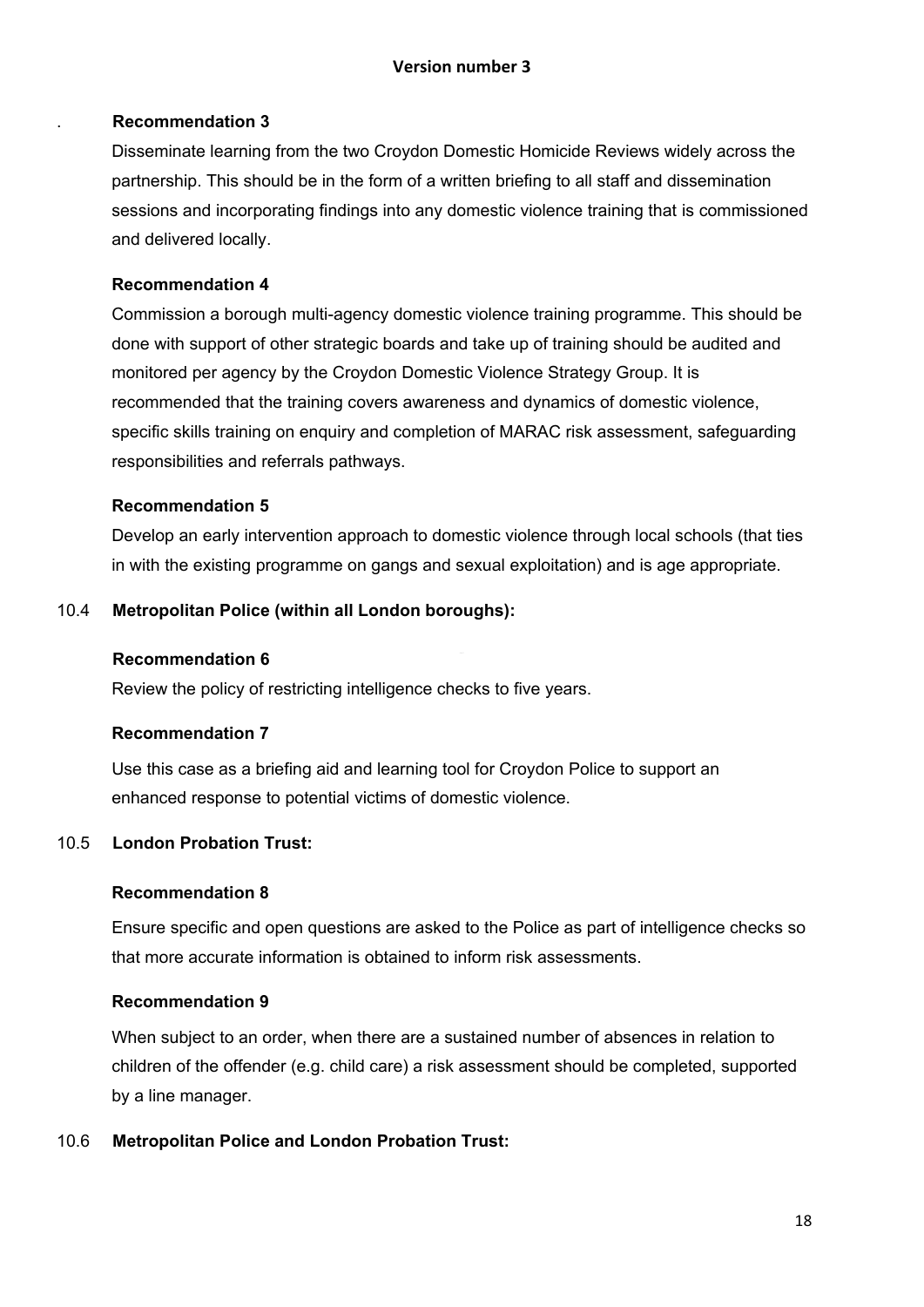#### **Recommendation 10**

Ensure that probation officers have quick access to the Police national computer to inform their reports and risk assessments.

#### 10.7 **SLaM:**

#### **Recommendation 11**

Complete an audit on Did Not Attend (DNAs) who were discharged from CAMHS to check that risk assessments have been or are now completed before decision to discharge as outlined in the policy and provide a new offer of support (where appropriate).

#### **Recommendation 12**

Provide those referring to SLaM Child ADHD Services information to help them signpost families to other support networks at the time of the referral as it is recognised that there are at times delays from date of referral to date of first appointment, and the family may require more speedy support.

#### 10.8 **Croydon Safeguarding Children's Board:**

#### **Recommendation 13**

Review its prioritisation of and response to the issue of domestic violence. This should include recognition of the possibility of domestic violence within each referral and policies which address routine and/or selective enquiry about the existence of domestic violence.

#### **Recommendation 14**

Review corporate policy for responding to families who fail to engage with services (and make amendments) in light of the findings of this review.

#### **Recommendation 15**

Audit safeguarding children's training (and take up across the multi-agency partnership) to ensure that domestic violence is appropriately addressed.

#### **Recommendation 16**

Highlight and explain the think family approach, so that practitioners, professionals and clinicians understand the concept and their roles and responsibilities regarding safeguarding children.

#### **Recommendation 17**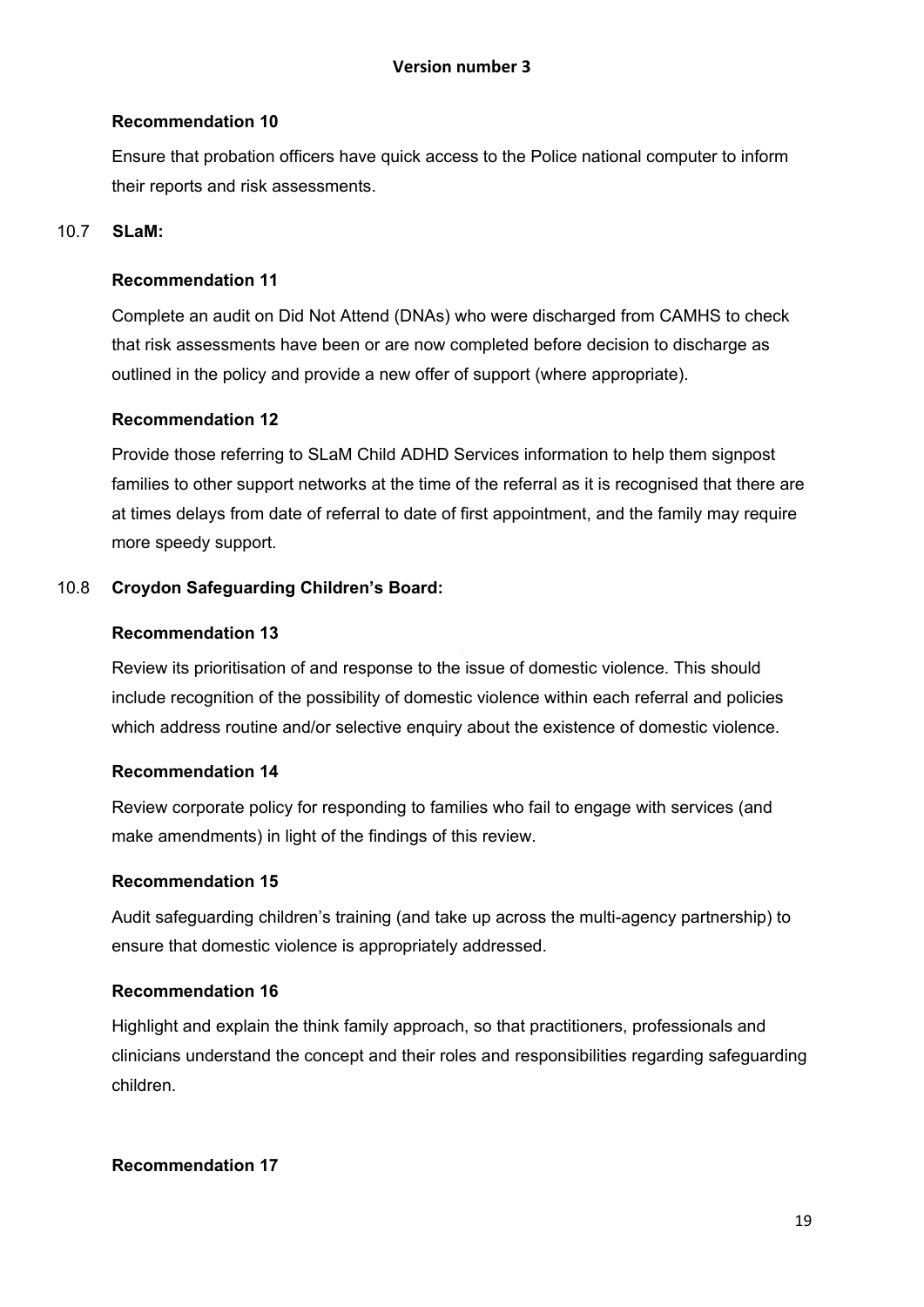Review the process of the early offer of help to examine its effectiveness with particular reference to CAF implementation within health services and how domestic violence is included in this assessment.

#### **Recommendation 18**

Review and update the local Safeguarding Children's Board Domestic Violence Policy and ensure it is widely circulated to all relevant professionals.

#### 10.9 **Croydon Council Family Justice Centre:**

#### **Recommendation 19**

Rewrite the Multi-Agency Borough Referral Pathway agreement which should include action taken by agencies and the outcomes of referral.

#### 10.10 **Croydon Council Public Health:**

#### **Recommendation 20**

The Joint Strategic Needs Assessment on domestic violence should reference the findings of the two Croydon Domestic Homicide Reviews.

#### 10.11 **NHS England (Croydon Clinical Commissioning Group) and Croydon Council Public Health:**

#### **Recommendation 21**

Look to pilot and/or commission a borough wide system to improve the response of primary care to patients who are experiencing domestic violence, such as Project IRIS.

#### 10.12 **Croydon Clinical Commissioning Group:**

#### **Recommendation 22**

Ensure engagement in Croydon's coordinated community response to domestic violence through regular and appropriately senior representation at the Croydon Domestic Violence and Sexual Violence Strategy Board.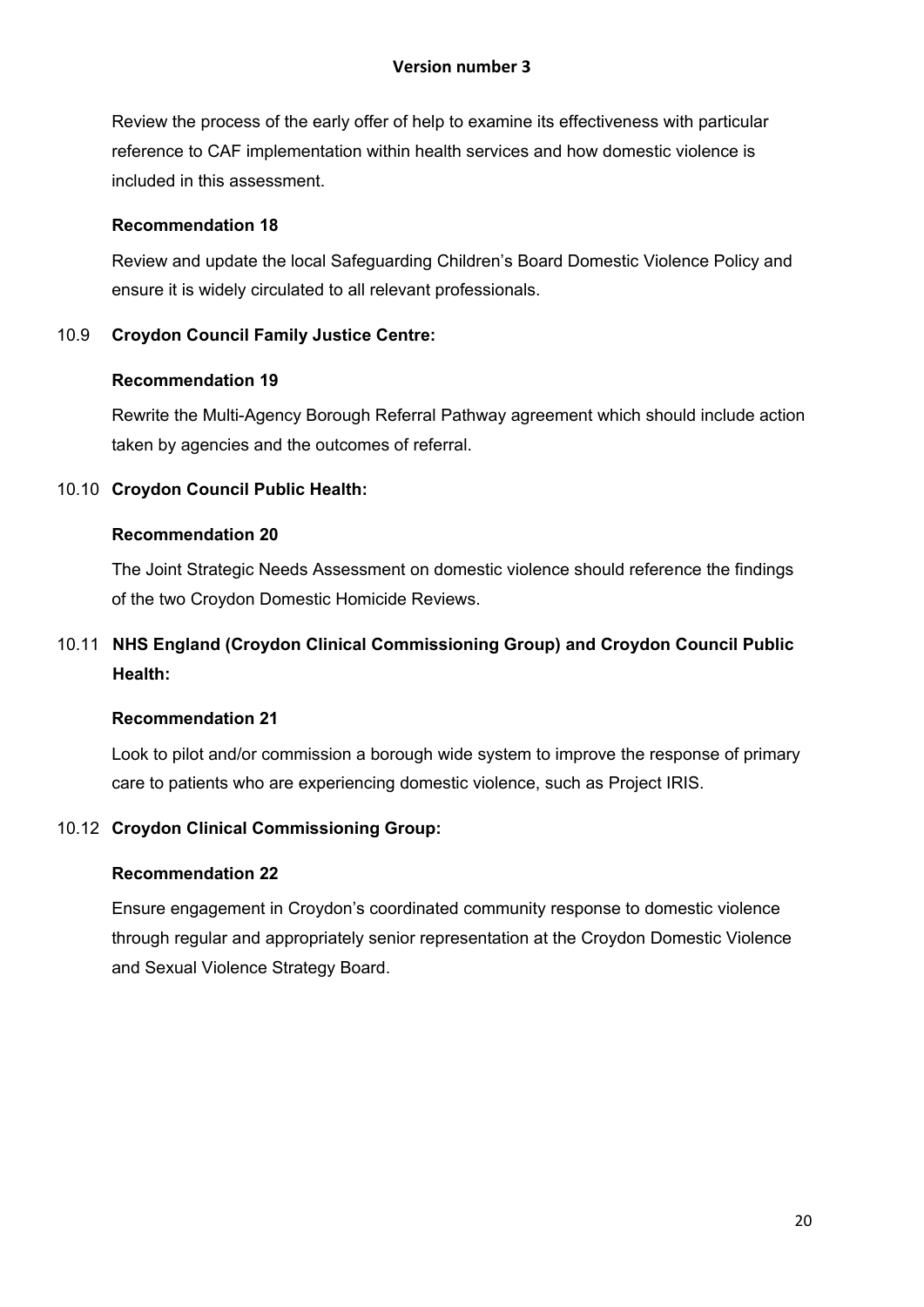#### 10.13 **Croydon Children's Services:**

#### **Recommendation 23**

Develop a system where independent approaches to Children's Social Care from individuals and families requesting help and support which then do not meet the threshold for statutory intervention are reviewed and shared with universal family support services.

#### 10.14 **NHS England:**

#### **Recommendation 24**

As NHS England have provided funding within GP budgets to deliver safeguarding training (adults and children), a local review of this training should be instituted to ensure domestic violence is included in this training and to an appropriate level.

#### **Recommendation 25**

Ensure, when appointed, that the Lead GP for safeguarding has domestic violence included in their job description.

#### **Recommendation 26**

Develop a depression screening and care pathway for GP's, and review the tools that are used to include psychological/social aspects on the dynamic of mental health and domestic violence.

#### **Recommendation 27**

Safeguarding adult training to be implemented to raise awareness of the issues identified.

#### **Recommendation 28**

Include learning points in the Croydon CCG Newsletter.

#### **Recommendation 29**

Include these learning points in case reflection session with GP Practices once organised.

#### **Recommendation 30**

Data relating to family members and dependents should be gathered at the time of registration and/or the initial health check.

#### **Recommendation 31**

Consideration should be given to flagging cases where there is high-risk or potentially highrisk.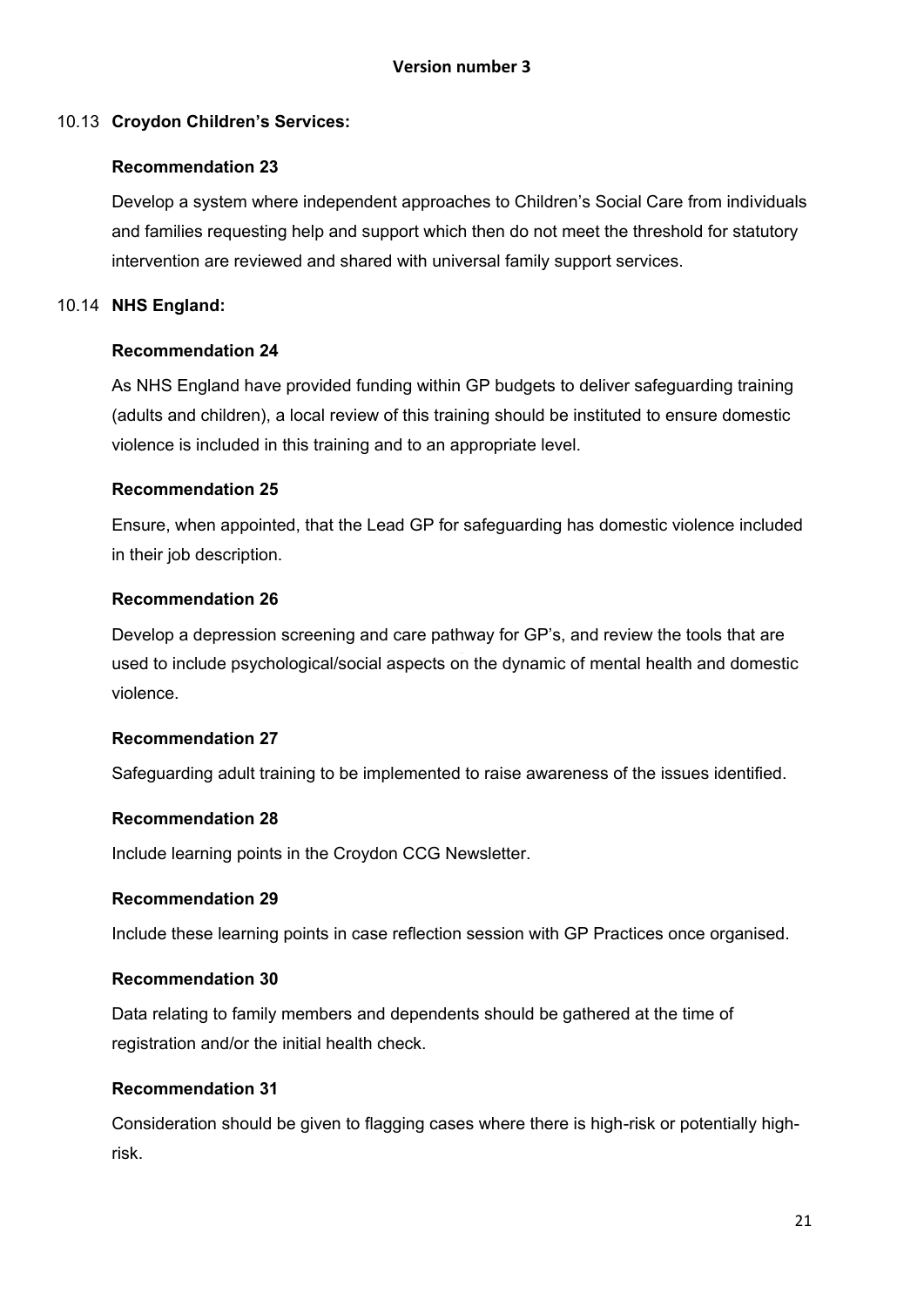#### **Recommendation 32**

Consideration needs to be given as to how information can be shared with other practices if parents have re-registered at separate practices.

#### **Recommendation 33**

Meet with staff to provide a briefing on the initial review findings to enable opportunities to learn from them and develop their confidence and competence re managing such cases.

#### **Recommendation 34**

Support staff through case reflection as needed.

#### 10.15 **Croydon Health Services NHS Trust:**

#### **Recommendation 35**

Create, disseminate and then regularly review an organisational domestic violence policy and care pathway. This should include:

- a. Specific reference to the use of the A&E prompts for the emergency department.
- commissioning processes, particularly for health visiting and school nurses. b. Inclusion of routine enquiry within the service specification of any new
- c. An organisational stance on providing "private time" at the antenatal booking appointment, and then throughout all antenatal care appointments to enable midwives to ask about sensitive issues such as domestic violence.

#### **Recommendation 36**

Work with the Community Safety Partnership to ensure a workforce training programme on domestic violence is delivered (this may be part of the training led by the CSP or separately commissioned).

#### **Recommendation 37**

Develop and distribute a universal resource on help and support available for all new parents, to support routine enquiry for domestic violence during ante natal and post natal care.

#### **Recommendation 38**

Conduct a systematic review of the processes within A&E so that staff are aware of their role and responsibilities in relation to responding to domestic violence and any safeguarding concerns. This should include a mandatory training programme for all A&E staff and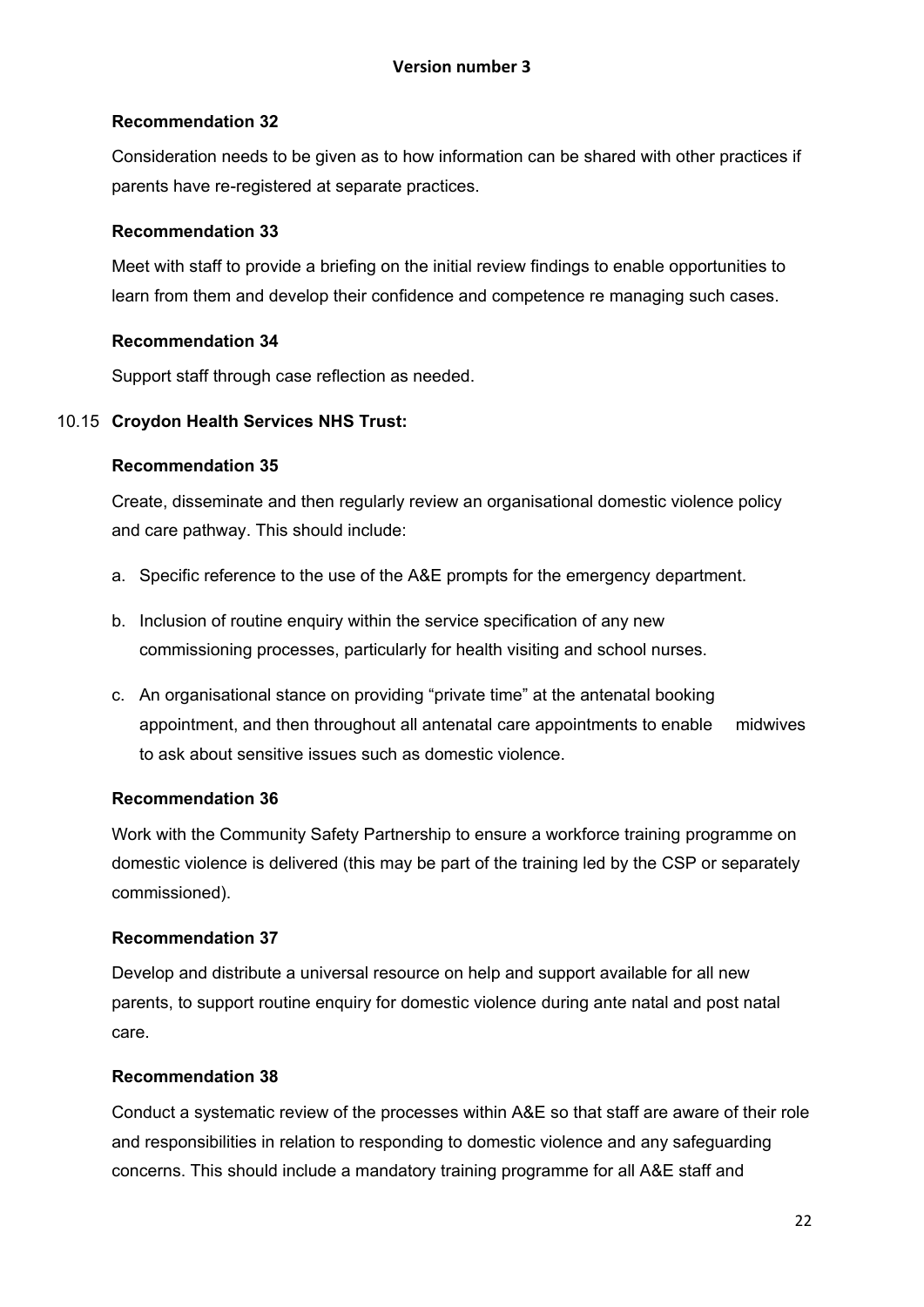provision of information on local domestic violence support services and how to refer to them.

#### **Recommendation 39**

Embed the use of the A&E safeguarding prompts in practice, and seek to include the key questions in the prompts in the new electronic record keeping system (Cerner) to be used by services within CUH from 30 September 2013 onwards.

#### **Recommendation 40**

Review and improve systems of sharing safeguarding concerns between the emergency department and other departments with CUH (including the ward staff).

#### **Recommendation 41**

Reconfirm domestic violence enquiry practices within maternity services and ensure that staff are appropriately trained to ask about domestic violence and respond to a concern or a disclosure from a pregnant woman. This should include approaches for enquiry of pregnant teenagers and also for women who have suffered a miscarriage.

10.16 **National recommendation** – (included for information only and not for Croydon Community Safety Partnership to progress).

#### **Recommendation 42**

Implement a new specific separate category of domestic violence on the children social care system for registration within child protection plans for cases where domestic violence is the reason for registration $2$ .

 2 This was recognised as a gap within Croydon but categorisation is determined by "Working Together" and this problem appears to be one for all children's services. The panel felt it vital that the extent and scale of domestic violence is accurately recorded rather than potentially hidden within emotional or physical categories on the current system.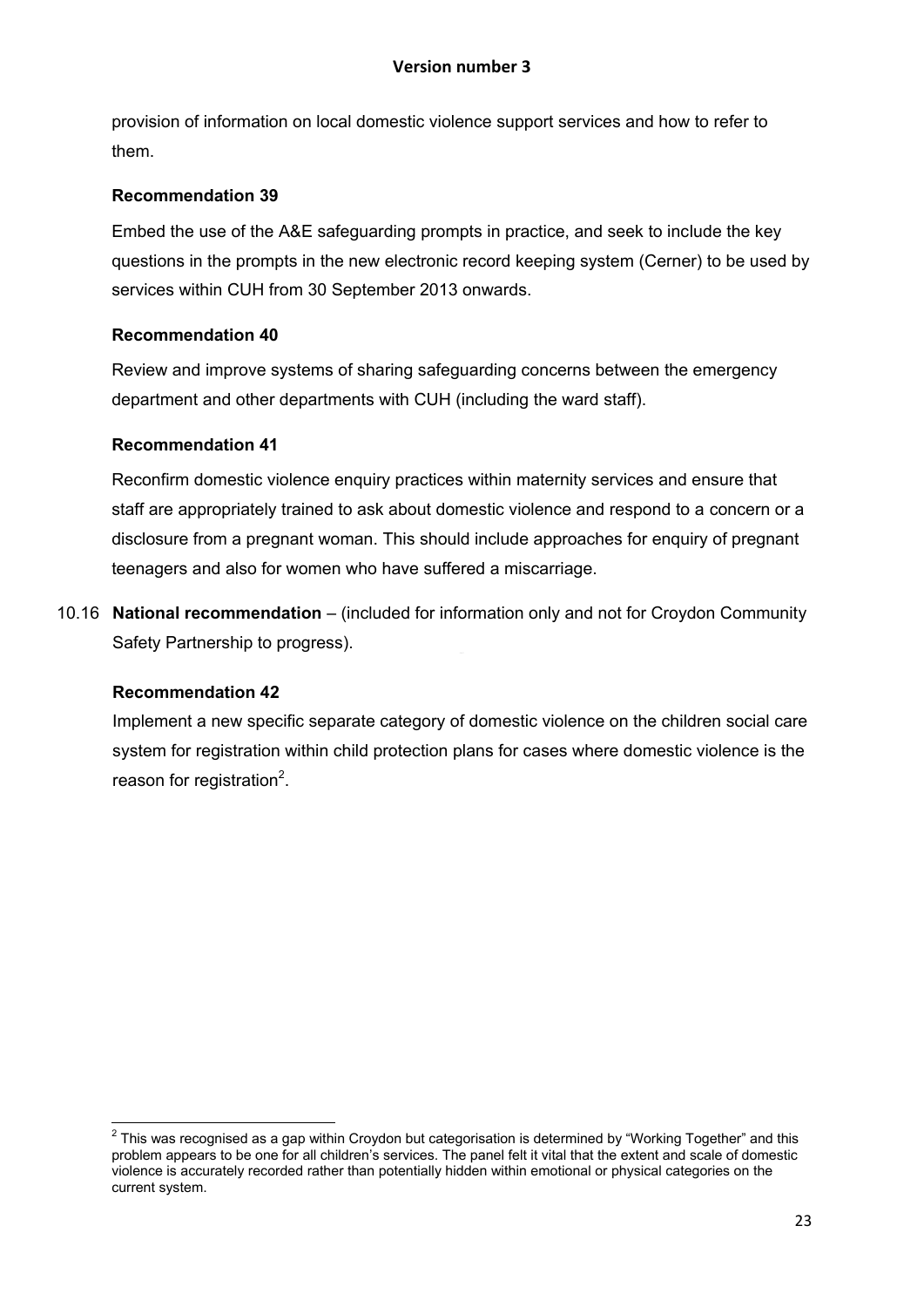# **Appendix One**

### **Key**

| <b>ADHD</b>  | <b>Attention Deficit Hyperactivity Disorder</b> |
|--------------|-------------------------------------------------|
| A&E          | <b>Accident and Emergency</b>                   |
| Aiden        | Son of Janice and David                         |
| <b>ASD</b>   | <b>Autistic Spectrum Disorder</b>               |
| <b>CAMHS</b> | <b>Child Adolescent Mental Health Service</b>   |
| <b>CSC</b>   | <b>Children Social Care</b>                     |
| <b>CSP</b>   | <b>Community Safety Partnership</b>             |
| CSU          | <b>Community Safety Unit</b>                    |
| <b>CUH</b>   | Croydon University Hospital (formally           |
|              | Mayday Healthcare)                              |
| <b>CWD</b>   | <b>Children With Disability Team</b>            |
| David        | Janice's ex partner and father of Aiden         |
| <b>DHR</b>   | <b>Domestic Homicide Review</b>                 |
| DV/A         | Domestic violence and abuse                     |
| Ethan        | Son of Janice and Jacob                         |
| <b>GPs</b>   | <b>General Practitioners</b>                    |
| <b>IMR</b>   | <b>Individual Management Review</b>             |
| <b>IRIS</b>  | Identification and Referral to Improve          |
|              | Safety (GP practice scheme)                     |
| Jacob        | Perpetrator                                     |
| Janice       | Victim                                          |
| <b>MARAC</b> | Multi Agency Risk Assessment                    |
|              | Conference                                      |
| <b>MASH</b>  | Multi Agency Safeguarding Hub                   |
| <b>MPS</b>   | <b>Metropolitan Police Service</b>              |
| <b>SLaM</b>  | South London & Maudsley NHS                     |
|              | <b>Foundation Trust</b>                         |